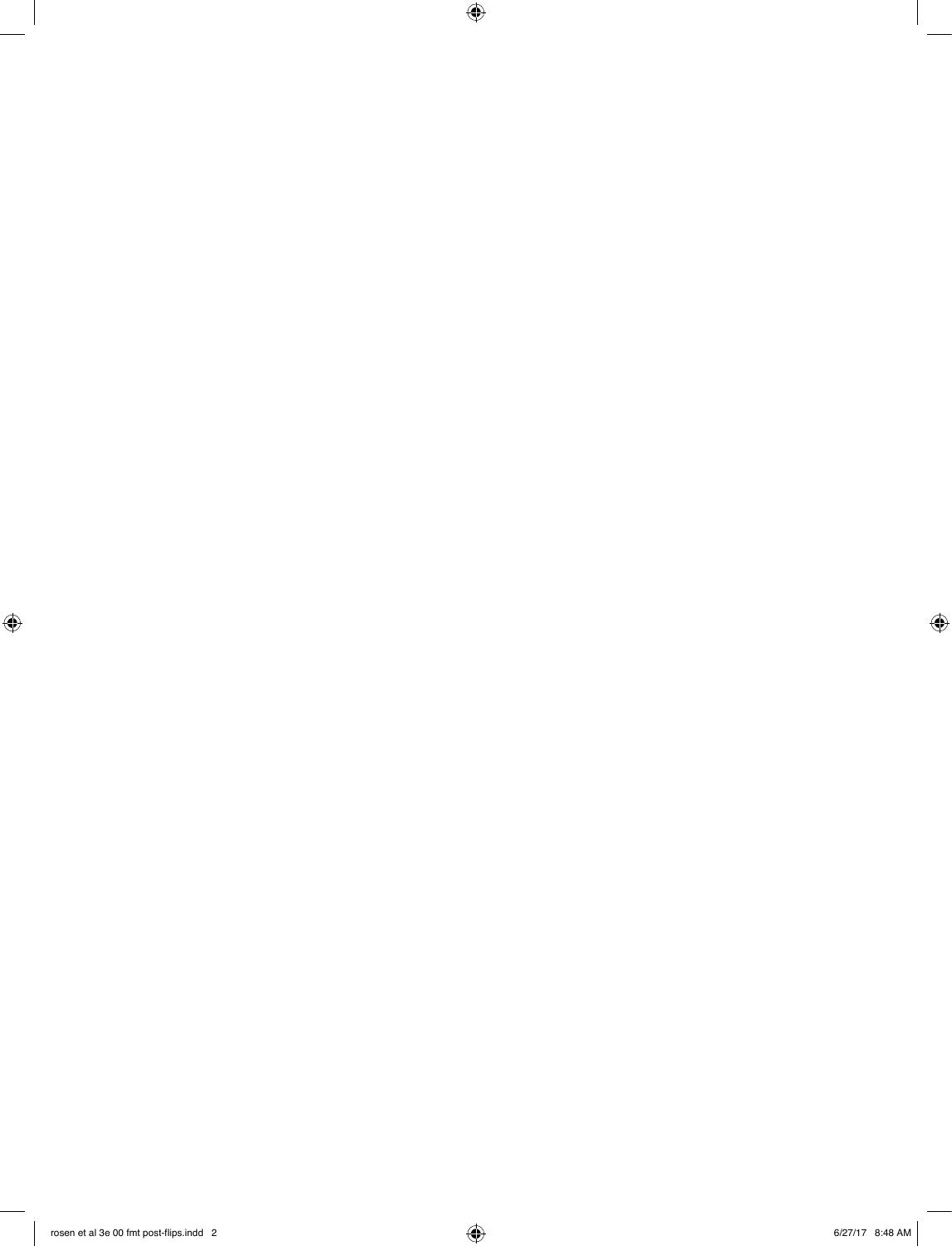# **An Introduction to American Law**

# third edition

### **Dan Rosen**

PROFESSOR OF LAW Chuo Law School

# **Bruce Aronson**

PROFESSOR OF LAW Graduate School of Corporate Strategy Hitotsubashi University

# **David G. Litt**

PROFESSOR OF LAW Keio University Law School

# **Gerald Paul McAlinn**

PROFESSOR OF LAW EMERITUS Keio University Law School

# **John P. Stern**

Professor of Law Emeritus Nihon University Law School



Carolina Academic Press Durham, North Carolina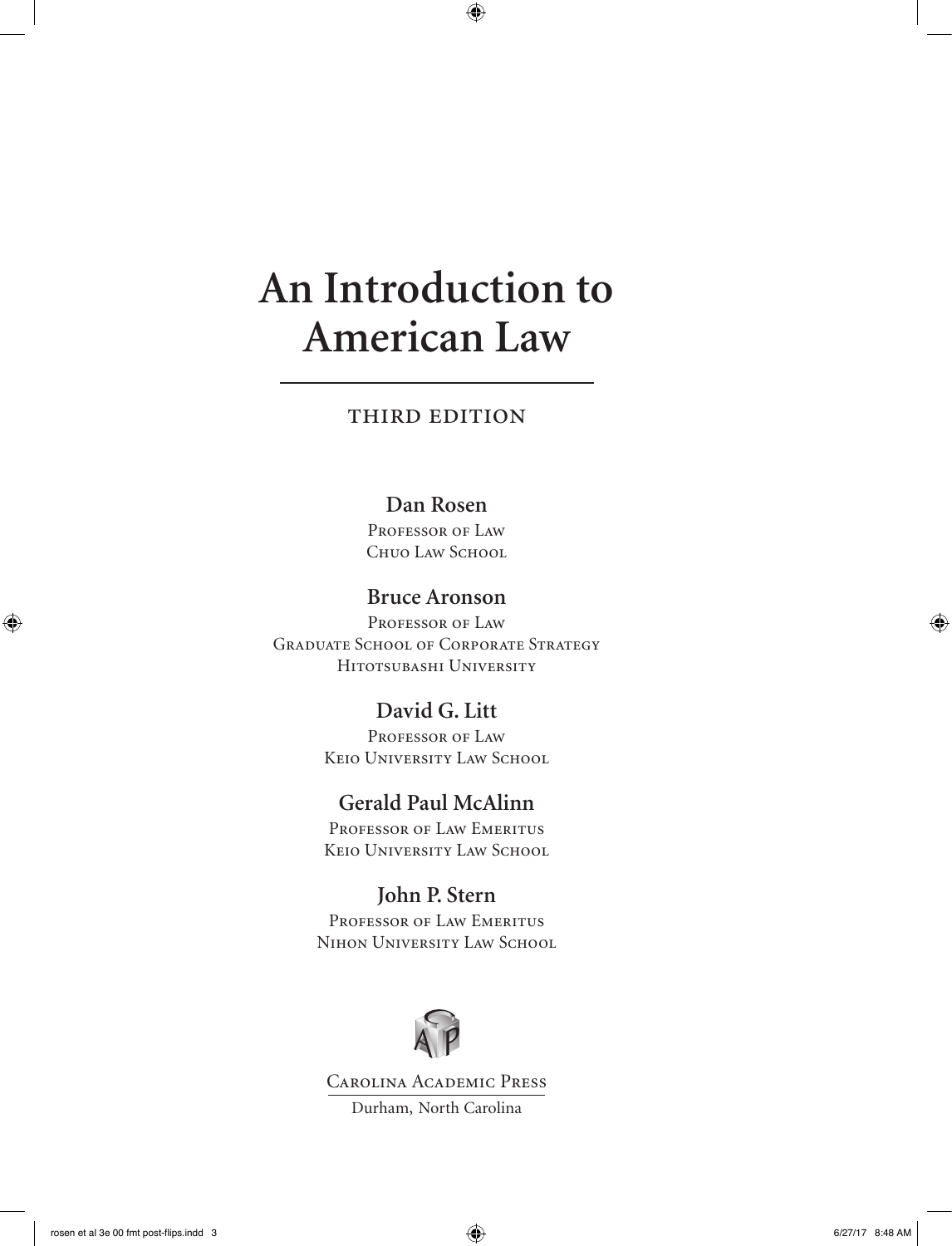Copyright © 2017 Carolina Academic Press, LLC All Rights Reserved

ISBN 978-1-61163-845-5 eISBN 978-1-53100-688-4 LCCN 2017942687

Carolina Academic Press, LLC 700 Kent Street Durham, North Carolina 27701 Telephone (919) 489-7486 Fax (919) 493-5668 www.cap-press.com

Printed in the United States of America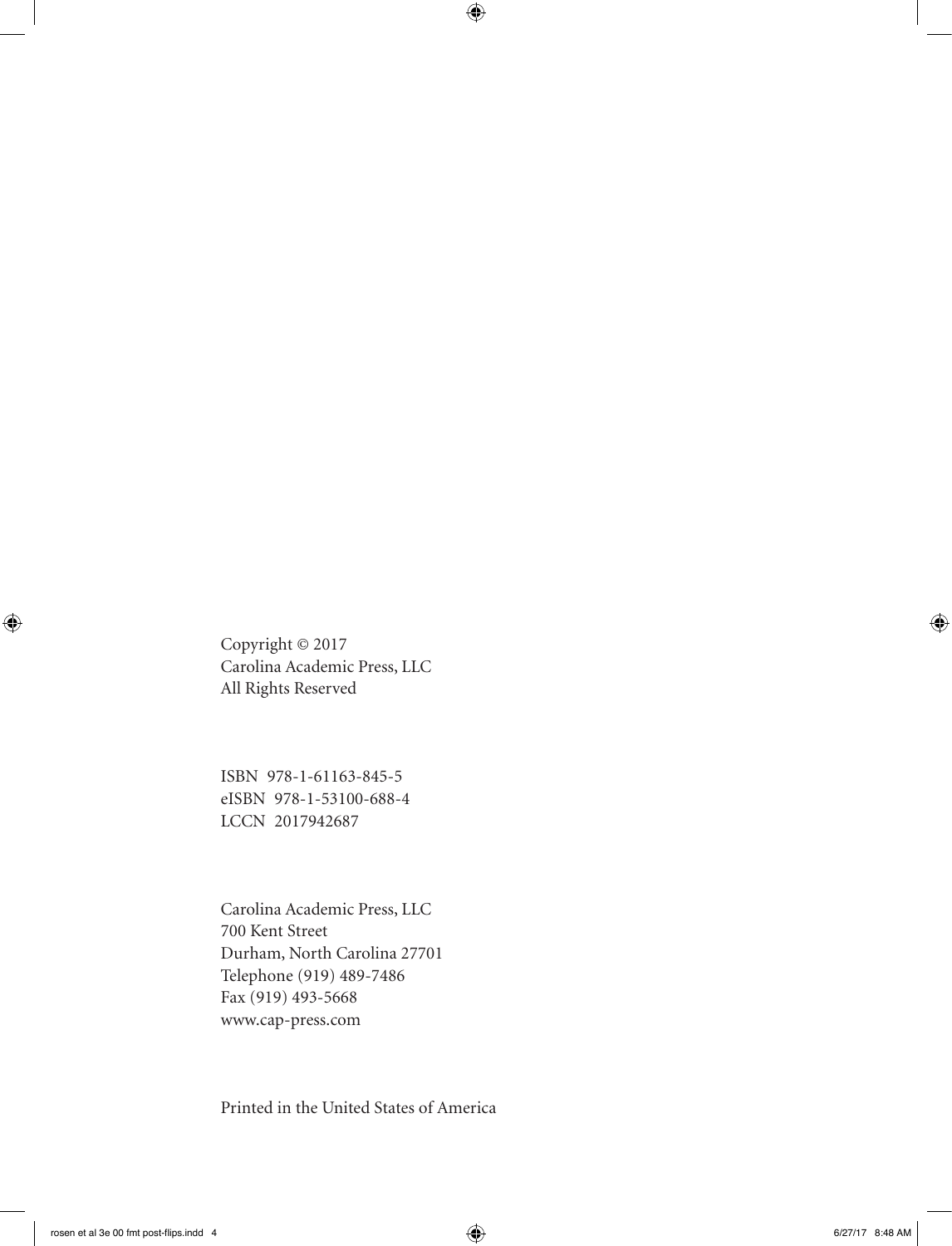*This book is dedicated generally to the many students who have studied American law with us.*

> *For Daniel and Allison* Dan Rosen

*For Daphne, Duncan, and Sasha* Bruce Aronson

> *For Geoffrey and Henry* DAVID G. LITT

> *To Sachiko, Ken & Miki* Gerald Paul McAlinn

*To Sakumi, George and Ken* John P. Stern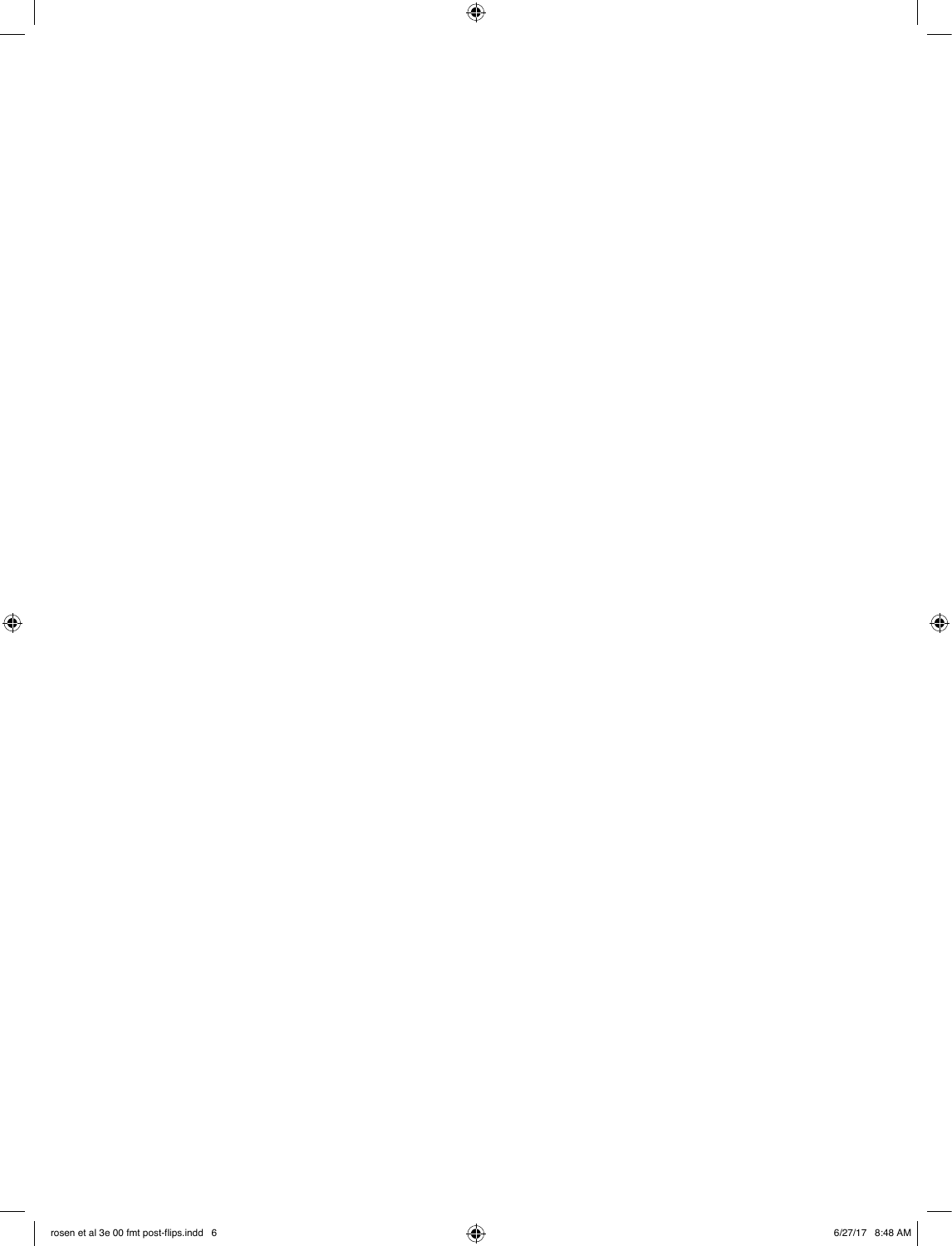# **Contents**

| Preface                                           | xix   |
|---------------------------------------------------|-------|
| A Note on Reading Cases                           | xxi   |
| <b>Table of Cases</b>                             | xxiii |
| Chapter 1 · Basic Principles of American Law      | 3     |
| The Civil Law and Common Law Traditions           | 3     |
| The Constitution of the United States of America  | 6     |
| The Structure of the Constitution                 | 7     |
| Article I                                         | 7     |
| United States v. Morrison                         | 8     |
| Topics for Further Discussion                     | 10    |
| Reno v. Condon                                    | 10    |
| Topics for Further Discussion                     | 12    |
| Mutual Pharmaceutical Co, Inc. v. Bartlett        | 14    |
| Geier v. American Honda Motor Co., Inc.           | 14    |
| Williamson v. Mazda Motor of America, Inc.        | 16    |
| Topics for Further Discussion                     | 19    |
| Article II                                        | 20    |
| Hirabayashi v. United States                      | 21    |
| Hamdi v. Rumsfeld                                 | 24    |
| Topics for Further Discussion                     | 27    |
| Zivotofsky v. Kerry                               | 28    |
| Topics for Further Discussion                     | 31    |
| Article III                                       | 31    |
| Bush v. Gore                                      | 32    |
| Topics for Further Discussion                     | 34    |
| United States v. Windsor                          | 35    |
| Topics for Further Discussion                     | 37    |
| Amendments                                        | 37    |
| Key Terms and Concepts                            | 37    |
| Chapter 2 · Constitutional Law: Individual Rights | 39    |
| Due Process and Equal Protection: An Overview     | 39    |
| Due Process                                       | 41    |
| Lawrence v. Texas                                 | 44    |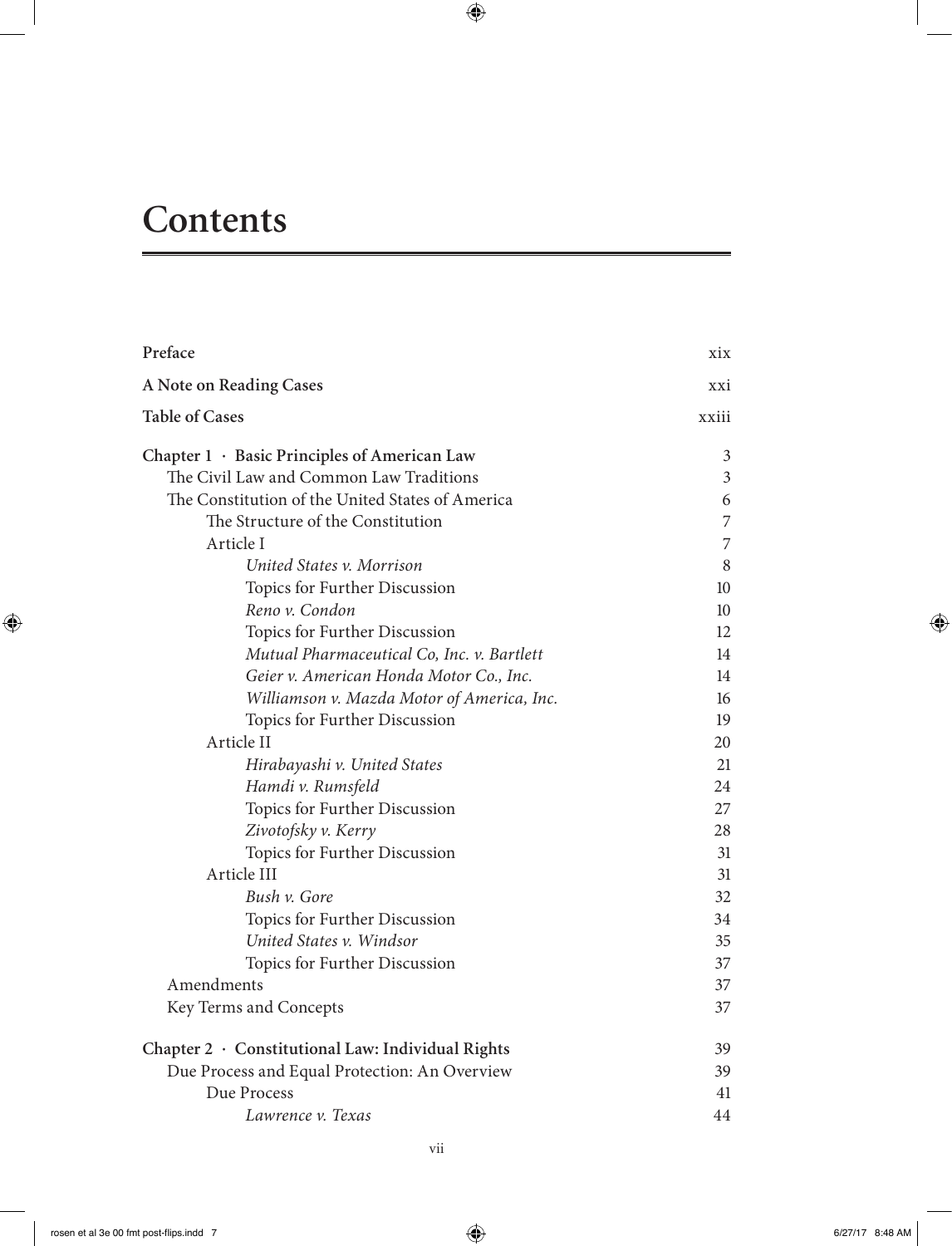viii CONTENTS

| Topics for Further Discussion                                 | 48  |
|---------------------------------------------------------------|-----|
| Obergefell v. Hodges                                          | 48  |
| Topics for Further Discussion                                 | 52  |
| <b>Equal Protection</b>                                       | 52  |
| Grutter v. Bollinger                                          | 55  |
| Topics for Further Discussion                                 | 57  |
| Fisher v. University of Texas at Austin                       | 58  |
| Topics for Further Discussion                                 | 59  |
| Statutory Protection of Individual Rights                     | 60  |
| McCormick v. School Dist. of Mamaroneck                       | 60  |
| Topics for Further Discussion                                 | 62  |
| Ricci v. DeStefano                                            | 63  |
| Topics for Further Discussion                                 | 67  |
| Freedom of Religion                                           | 67  |
| Establishment Clause                                          | 68  |
| McCreary County v. American Civil Liberties Union of Kentucky | 69  |
| Van Orden v. Perry                                            | 70  |
| Topics for Further Discussion                                 | 72  |
| Free Exercise Clause                                          | 72  |
| Employment Div., Oregon Dep't of Human Resources v. Smith     | 73  |
| Topics for Further Discussion                                 | 75  |
| Tension between the Free Exercise and Establishment Clauses   | 76  |
| Santa Fe Indep. School Dist. v. Doe                           | 76  |
| Topics for Further Discussion                                 | 80  |
| Locke v. Davey                                                | 80  |
| Topics for Further Discussion                                 | 82  |
| Freedom of Speech and of the Press                            | 82  |
| Brown v. Entertainment Merchants Association                  | 85  |
| Topics for Further Discussion                                 | 87  |
| United States v. The Progressive, Inc.                        | 89  |
| Topics for Further Discussion                                 | 91  |
| Snyder v. Phelps                                              | 91  |
| Topics for Further Discussion                                 | 94  |
| Other Individual Rights                                       | 94  |
| Key Terms and Concepts                                        | 96  |
| Chapter $3 \cdot$ Civil Procedure and the Federal Courts      | 97  |
| Horizontal Federalism                                         | 98  |
| Personal Jurisdiction                                         | 99  |
| Asahi Metal Industry Co. v. Superior Court                    | 100 |
| Topics for Further Discussion                                 | 102 |
| Pebble Beach Co. v. Caddy                                     | 104 |
| Topics for Further Discussion                                 | 106 |
| Revell v. Lidov                                               | 106 |
| Topics for Further Discussion                                 | 107 |
|                                                               |     |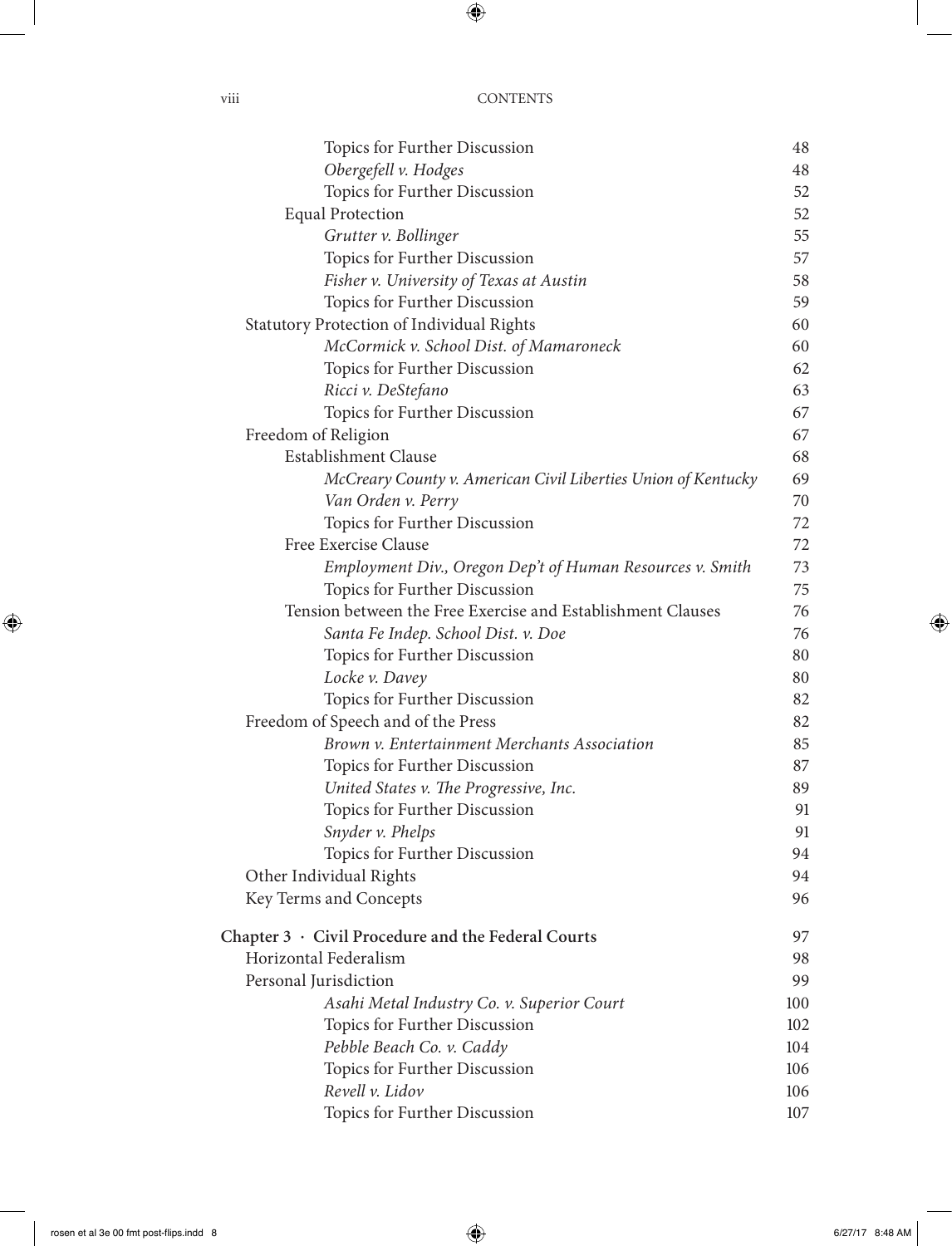| Federal Court Subject Matter Jurisdiction               | 109 |
|---------------------------------------------------------|-----|
| Federal Question Jurisdiction                           | 109 |
| Diversity Jurisdiction                                  | 110 |
| Federal or State Law                                    | 111 |
| Where to Sue or Defend                                  | 112 |
| Sovereign Immunity                                      | 112 |
| Conflict of Laws                                        | 113 |
| Forum Non Conveniens                                    | 114 |
| Wiwa v. Royal Dutch Petroleum Co.                       | 115 |
| Topics for Further Discussion                           | 116 |
| Pretrial Procedure                                      | 117 |
| The Complaint and Service of Process                    | 117 |
| Sample Complaint for Money Lent                         | 117 |
| The Defendant's Response to the Complaint               | 118 |
| <b>Class Actions</b>                                    | 119 |
| Discovery                                               | 120 |
| Major Forms of Discovery                                | 122 |
| <b>Exceptions to Discovery</b>                          | 123 |
| Abuses of Discovery                                     | 124 |
| Summary Judgment                                        | 124 |
| The Trial                                               | 124 |
| Complexity and Civil Juries                             | 125 |
| SRI Int'l v. Matsushita Electric Corp. of America       | 125 |
| Topics for Further Discussion                           | 126 |
| Scope of the Right to Jury Trial in Civil Lawsuits      | 127 |
| Ross v. Bernhard                                        | 127 |
| Topics for Further Discussion                           | 128 |
| Conduct of Trial                                        | 128 |
| Rules of Evidence                                       | 129 |
| Kumho Tire Co., Ltd. v. Carmichael                      | 130 |
| Topics for Further Discussion                           | 131 |
| Jury Instructions                                       | 131 |
| Costs                                                   | 133 |
| After the Verdict                                       | 133 |
| After the Trial                                         | 133 |
| Appeals in the Federal System                           | 133 |
| Agreements to Arbitrate and the Federal Arbitration Act | 135 |
| Recognition and Enforcement of Judgments                | 135 |
| U.S. Civil Procedure Goes Global                        | 136 |
| Key Terms and Concepts                                  | 137 |
| Chapter $4 \cdot$ Criminal Law and Procedure            | 139 |
| Basic Principles of Criminal Law                        | 140 |
| White Collar and Organized Crime                        | 142 |
| Due Process of Law                                      | 143 |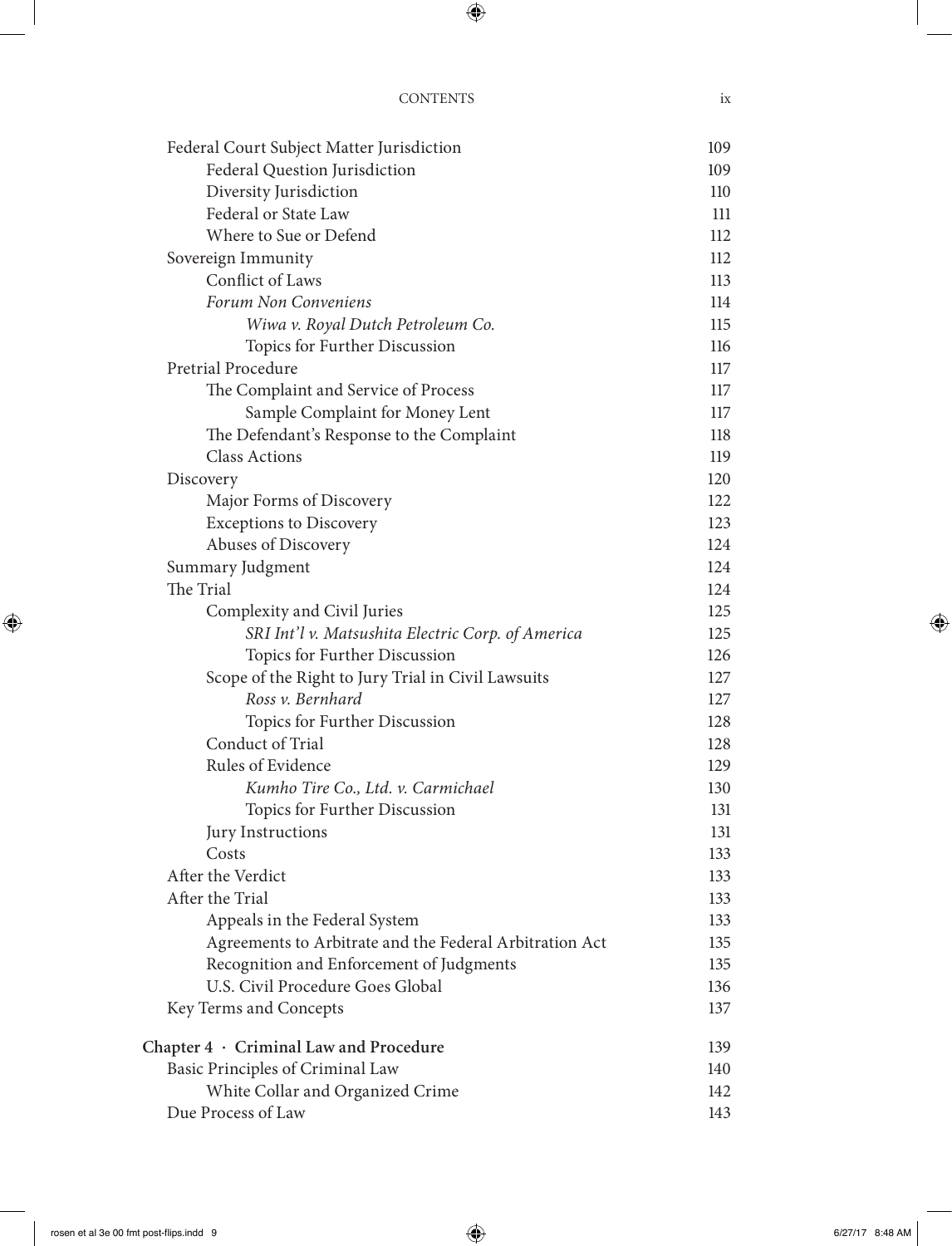| <b>CONTENTS</b> |
|-----------------|
|                 |

| The Presumption of Innocence and the Burden of Proof            | 145 |
|-----------------------------------------------------------------|-----|
| Search and Seizure                                              | 147 |
| The Exclusionary Rule                                           | 147 |
| The Expectation of Privacy                                      | 149 |
| United States v. Jones                                          | 149 |
| Search Incident to Arrest and Exigent Circumstances             | 152 |
| Topics for Further Discussion                                   | 153 |
| Indictment, Arrest, and the Role of the Grand Jury              | 154 |
| Miranda Rights                                                  | 155 |
| Arraignment and Probable Cause                                  | 157 |
| Bail                                                            | 158 |
| Plea Bargaining                                                 | 159 |
| Prosecution and Trial                                           | 159 |
| The Right against Self-Incrimination                            | 159 |
| The Right to Counsel and to Confront Hostile Witnesses          | 160 |
| The Right to a Speedy and Public Trial                          | 162 |
| The Right to Trial by Jury                                      | 163 |
| Selection of the Trial Jury - Venire                            | 163 |
| Selection of the Trial Jury - Voir Dire                         | 164 |
| Split Juries and Hung Juries                                    | 165 |
| Announcing the Verdict                                          | 166 |
| After the Verdict                                               | 166 |
| Jury Nullification                                              | 166 |
| Defenses                                                        | 167 |
| Justification, Necessity, and Duress                            | 167 |
| Defense of Property or Persons                                  | 168 |
| Alibi                                                           | 168 |
| Entrapment                                                      | 168 |
| Insanity and Diminished Capacity                                | 169 |
| Kansas v. Crane                                                 | 170 |
| Topics for Further Discussion                                   | 171 |
| Habeas Corpus                                                   | 172 |
| Crime and Punishment                                            | 172 |
| The Prohibition of Cruel and Unusual Punishment                 | 173 |
| The Death Penalty                                               | 174 |
| Coker v. Georgia                                                | 175 |
| Topics for Further Discussion                                   | 178 |
| Parole, Probation, and Mandatory Sentencing (Three Strikes Law) | 179 |
| Ewing v. California                                             | 180 |
| Topics for Further Discussion                                   | 186 |
| Key Terms and Concepts                                          | 187 |
| Chapter 5 · The Legal Profession                                | 189 |
| Lawyers and the Public                                          | 190 |
| Florida Bar v. Went For It, Inc.                                | 191 |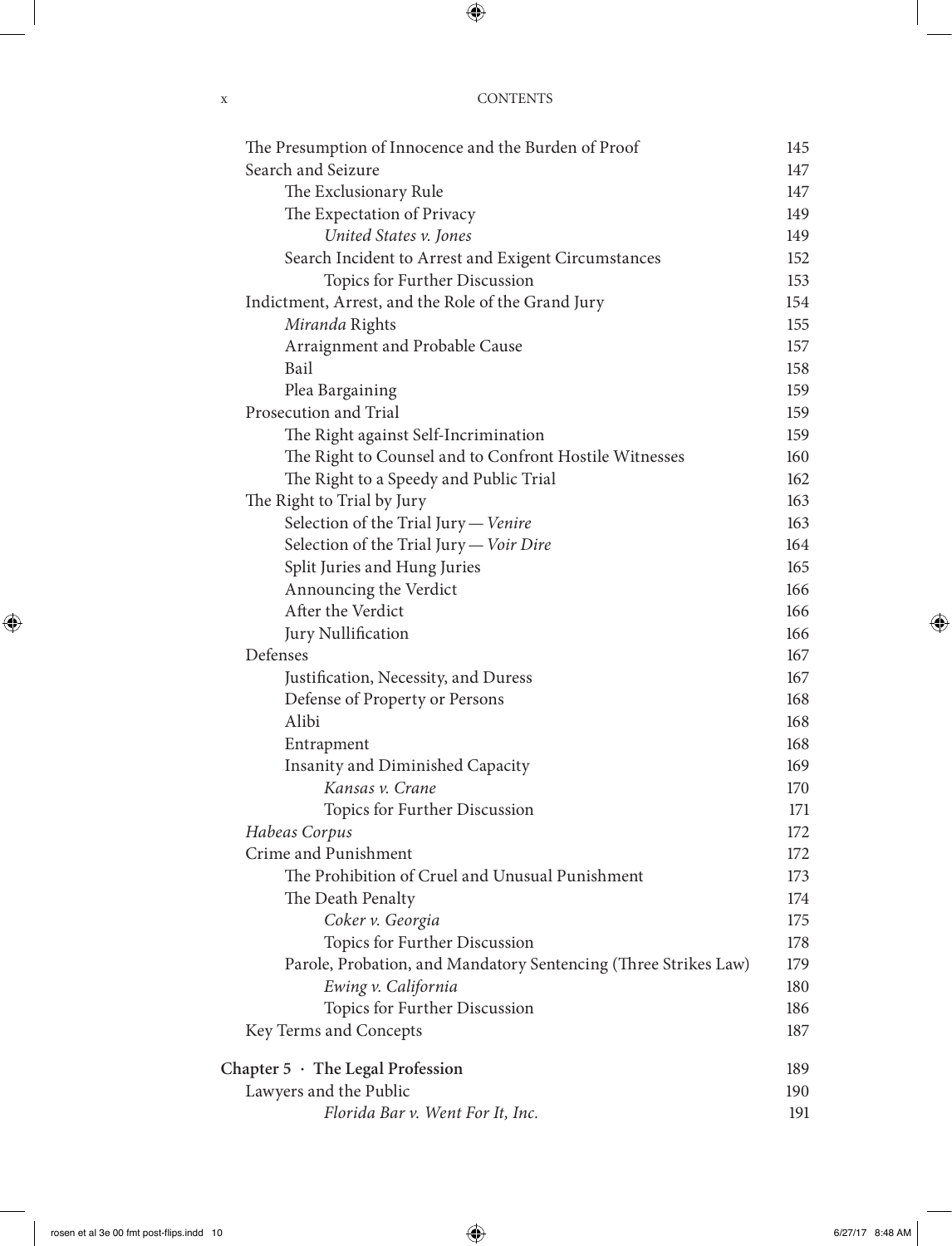| Topics for Further Discussion                              | 194 |
|------------------------------------------------------------|-----|
| Duties and Obligations of Lawyers                          | 195 |
| Competence                                                 | 195 |
| Lawyer Disciplinary Bd. v. Turgeon                         | 195 |
| Topics for Further Discussion                              | 198 |
| Diligence and Communication                                | 198 |
| In the Matter of Garnett                                   | 198 |
| Topics for Further Discussion                              | 199 |
| Confidentiality                                            | 200 |
| In re Disciplinary Proceedings Against O'Neil              | 200 |
| Topics for Further Discussion                              | 204 |
| Conflicts of Interest                                      | 204 |
| Doe ex rel. Doe v. Perry Community School Dist.            | 205 |
| Topics for Further Discussion                              | 208 |
| Simpson Performance Products, Inc. v. Robert W. Horn, P.C. | 208 |
| Topics for Further Discussion                              | 212 |
| Counseling and Mediation                                   | 213 |
| Advocacy                                                   | 213 |
| In re Discipline of Eicher                                 | 214 |
| Topics for Further Discussion                              | 218 |
| Prosecutors and Judges                                     | 218 |
| In re Kinsey                                               | 219 |
| Topics for Further Discussion                              | 221 |
| Recusal                                                    | 221 |
| Cheney v. U.S. Dist. Court for Dist. of Columbia           | 221 |
| Caperton v. A.T. Massey Coal Co.                           | 224 |
| Topics for Further Discussion                              | 226 |
| Key Terms and Concepts                                     | 227 |
| Chapter $6 \cdot$ Contracts                                | 229 |
| Sources of Contract Law                                    | 229 |
| Federal Law                                                | 229 |
| Restatement of the Law of Contracts                        | 230 |
| Uniform Commercial Code (UCC)                              | 230 |
| Convention on the International Sale of Goods              | 230 |
| What Is a Contract?                                        | 231 |
| <b>Classification of Contracts</b>                         | 231 |
| Lucy v. Zehmer                                             | 232 |
| Topics for Further Discussion                              | 234 |
| Elements of an Enforceable Contract                        | 234 |
| Offer                                                      | 235 |
| Lefkowitz v. Great Minneapolis Surplus Store               | 237 |
| Topics for Further Discussion                              | 238 |
| Acceptance                                                 | 238 |
| Silence as Acceptance                                      | 239 |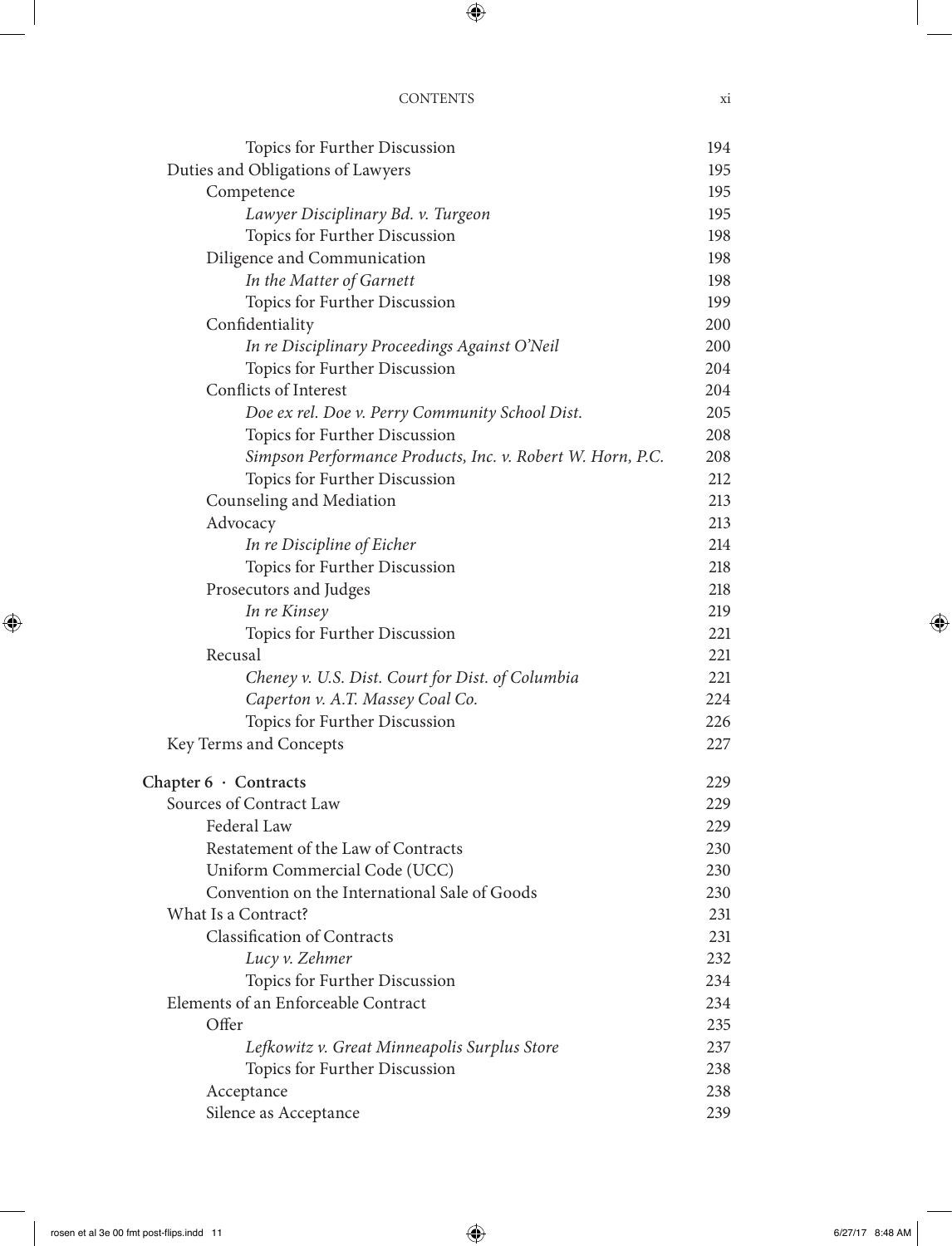| Battle of the Forms                                   | 239 |
|-------------------------------------------------------|-----|
| Defects in Mutual Acceptance                          | 241 |
| Frigaliment Importing Co. v. B.N.S. Int'l Sales Corp. | 242 |
| Topics for Further Discussion                         | 243 |
| Consideration                                         | 243 |
| Hamer v. Sidway                                       | 244 |
| Topics for Further Discussion                         | 245 |
| Consideration and the UCC                             | 245 |
| Promissory Estoppel                                   | 245 |
| <b>Evidence of Contractual Terms</b>                  | 246 |
| The Parol Evidence Rule                               | 246 |
| The Statute of Frauds                                 | 247 |
| Performance of Contractual Obligations                | 249 |
| Chodos v. West Publishing Co.                         | 249 |
| Topics for Further Discussion                         | 252 |
| Remedies for Breach of Contract                       | 252 |
| Contract Damages vs. Tort Damages                     | 252 |
| <b>Limits on Contract Damages</b>                     | 253 |
| <b>Liquidated Damages</b>                             | 254 |
| When Monetary Damages Are Inadequate                  | 254 |
| Chodos v. West Publishing Co.                         | 255 |
| Topics for Further Discussion                         | 256 |
| Key Terms and Concepts                                | 257 |
| Chapter $7 \cdot$ Tort and Product Liability          | 259 |
| Tort and Criminal Law Compared                        | 259 |
| Elements of a Tort                                    | 260 |
| <b>Intentional Torts</b>                              | 261 |
| <b>Informed Consent</b>                               | 262 |
| Lugenbuhl v. Dowling                                  | 262 |
| Topics for Further Discussion                         | 266 |
| PMC, Inc. v. Saban Entertainment, Inc.                | 266 |
| Topics for Further Discussion                         | 269 |
| Unintentional Torts (Negligence)                      | 269 |
| Duty Owed                                             | 270 |
| Weirum v. RKO General                                 | 270 |
| Topics for Further Discussion                         | 272 |
| Special and Limited Duties                            | 272 |
| Benejam v. Detroit Tigers, Inc.                       | 273 |
| Topics for Further Discussion                         | 274 |
| Reasonable Person Standard                            | 274 |
| Causation                                             | 275 |
| Cyr v. Adamar Assocs.                                 | 276 |
| Topics for Further Discussion                         | 277 |
| Joint and Several Liability                           | 277 |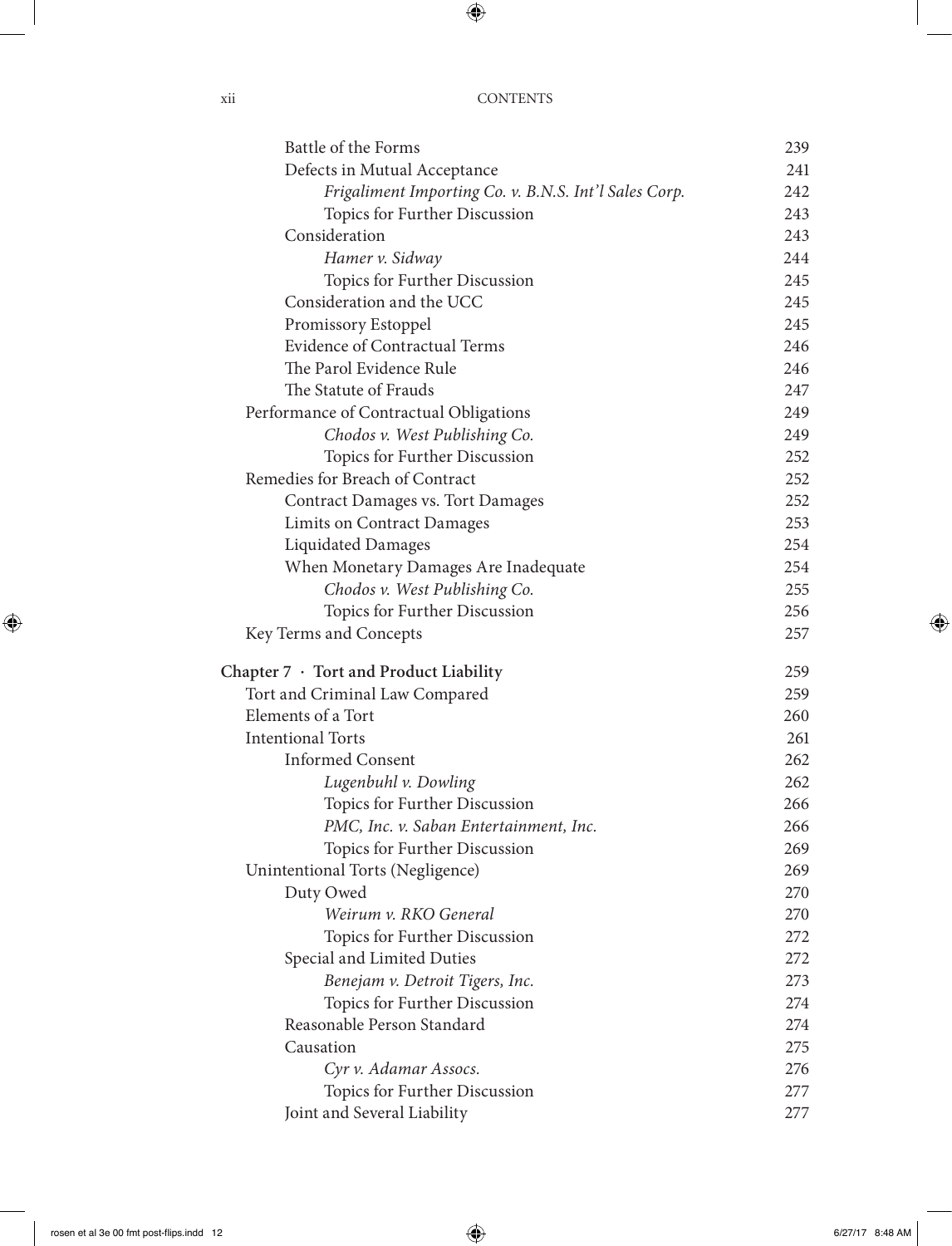| Defenses                                                       | 278 |
|----------------------------------------------------------------|-----|
| Remedies                                                       | 278 |
| <b>Punitive Damages</b>                                        | 279 |
| Ford Motor Co. v. Stubblefield                                 | 280 |
| Topics for Further Discussion                                  | 281 |
| Contingency Fee System                                         | 282 |
| Mass Torts                                                     | 282 |
| In re School Asbestos Litigation, School Dist. of Lancaster v. |     |
| Lake Asbestos of Quebec, Ltd.                                  | 284 |
| Topics for Further Discussion                                  | 286 |
| Product Liability                                              | 286 |
| Escola v. Coca Cola Bottling Co. of Fresno                     | 287 |
| Greenman v. Yuba Power Products, Inc.                          | 290 |
| Topics for Further Discussion                                  | 291 |
| Tort Reform                                                    | 292 |
| Key Terms and Concepts                                         | 293 |
| Chapter $8 \cdot$ Property                                     | 295 |
| Ownership of Property                                          | 296 |
| Estates in Land and Deeds                                      | 296 |
| Acquisition of Property                                        | 298 |
| The Contract of Sale                                           | 298 |
| The Closing                                                    | 299 |
| Mortgages                                                      | 300 |
| Foreclosure Proceedings                                        | 301 |
| <b>Options over Property</b>                                   | 302 |
| Cipriano v. Glen Cove Lodge                                    | 302 |
| Topics for Further Discussion                                  | 307 |
| Remedies                                                       | 307 |
| Condominiums and Cooperatives                                  | 308 |
| Acquisition by Adverse Possession and Prescription             | 308 |
| Landlord and Tenant                                            | 309 |
| Wade v. Jobe                                                   | 310 |
| Topics for Further Discussion                                  | 312 |
| Fair Housing                                                   | 313 |
| Eminent Domain and the Takings Clause                          | 313 |
| Kelo v. City of New London, Conn.                              | 314 |
| Topics for Further Discussion                                  | 318 |
| Regulation of Land Use                                         | 319 |
| Zoning                                                         | 319 |
| Regulatory Taking                                              | 321 |
| Tahoe-Sierra Pres. Council v. Tahoe Reg'l Planning Agency      | 322 |
| Topics for Further Discussion                                  | 326 |
| Key Terms and Concepts                                         | 326 |
|                                                                |     |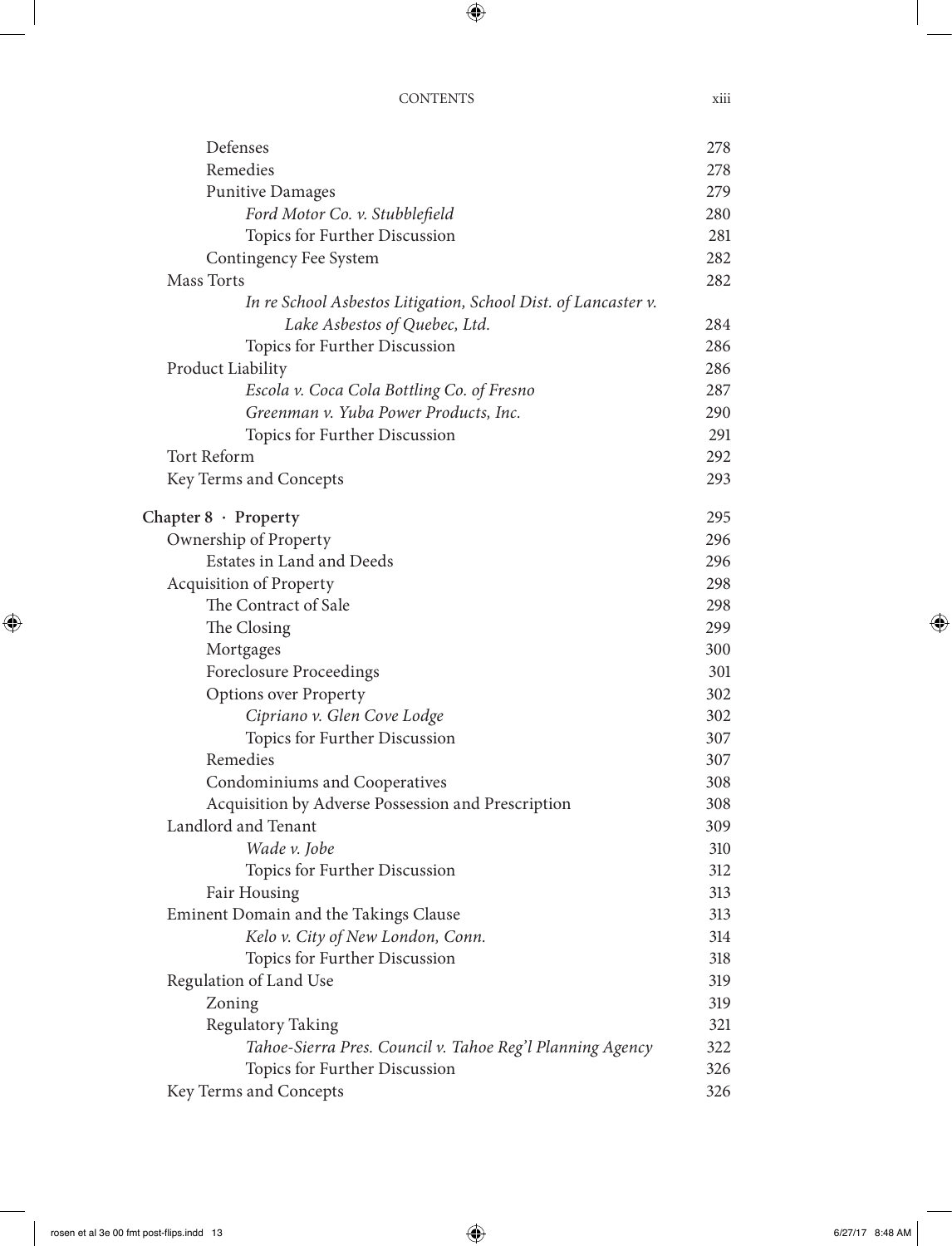|                     | Chapter 9 · Intellectual Property                   | 329 |
|---------------------|-----------------------------------------------------|-----|
| Overview            |                                                     | 330 |
|                     | Eldred v. Ashcroft                                  | 331 |
|                     | Topics for Further Discussion                       | 334 |
| Copyright           |                                                     | 335 |
|                     | Bright Tunes Music Corp. v. Harrisongs Music, Ltd.  | 337 |
|                     | Topics for Further Discussion                       | 339 |
|                     | Sony Corp. v. Universal City Studios                | 341 |
|                     | Metro-Goldwyn-Mayer Studios v. Grokster, Ltd.       | 344 |
|                     | Topics for Further Discussion                       | 345 |
|                     | Seltzer v. Green Day, Inc.                          | 346 |
|                     | Topics for Further Discussion                       | 348 |
| Patent              |                                                     | 348 |
|                     | Alice Corp. Pty. Ltd. v. CLS Bank Int'l             | 350 |
|                     | U.S. Patent No. 5,960,411 (filed Sept. 28, 1999)    | 351 |
|                     | Amazon.com v. Barnesandnoble.com                    | 353 |
|                     | Topics for Further Discussion                       | 354 |
| <b>Trade Secret</b> |                                                     | 355 |
|                     | Art of Living Foundation v. Does 1-10               | 355 |
|                     | Topics for Further Discussion                       | 358 |
| Trademark           |                                                     | 359 |
|                     | Wal-Mart Stores v. Samara Bros.                     | 360 |
|                     | Moseley v. V Secret Catalogue                       | 362 |
|                     | Topics for Further Discussion                       | 363 |
|                     | Brother Records v. Jardine                          | 364 |
|                     | Topics for Further Discussion                       | 366 |
|                     | Key Terms and Concepts                              | 366 |
|                     | Chapter $10 \cdot$ Business Law                     | 369 |
|                     | What Is Business Law?                               | 369 |
|                     | Forms of Business Organization                      | 370 |
|                     | Sole Proprietorship                                 | 370 |
|                     | General Partnership and Limited Partnership         | 370 |
| Trust               |                                                     | 371 |
|                     | Corporation                                         | 371 |
|                     | Limited Liability Company                           | 372 |
|                     | Corporate Law - Sources                             | 372 |
|                     | Federal Law                                         | 372 |
|                     | Delaware General Corporate Law (DGCL)               | 373 |
|                     | Revised Model Business Corporation Act (MBCA)       | 373 |
|                     | Corporate Governance Principles                     | 373 |
|                     | Fiduciary Duties - Duty of Loyalty and Duty of Care | 374 |
|                     | Corporate Governance                                | 374 |
|                     | Shareholder Derivative Suits                        | 375 |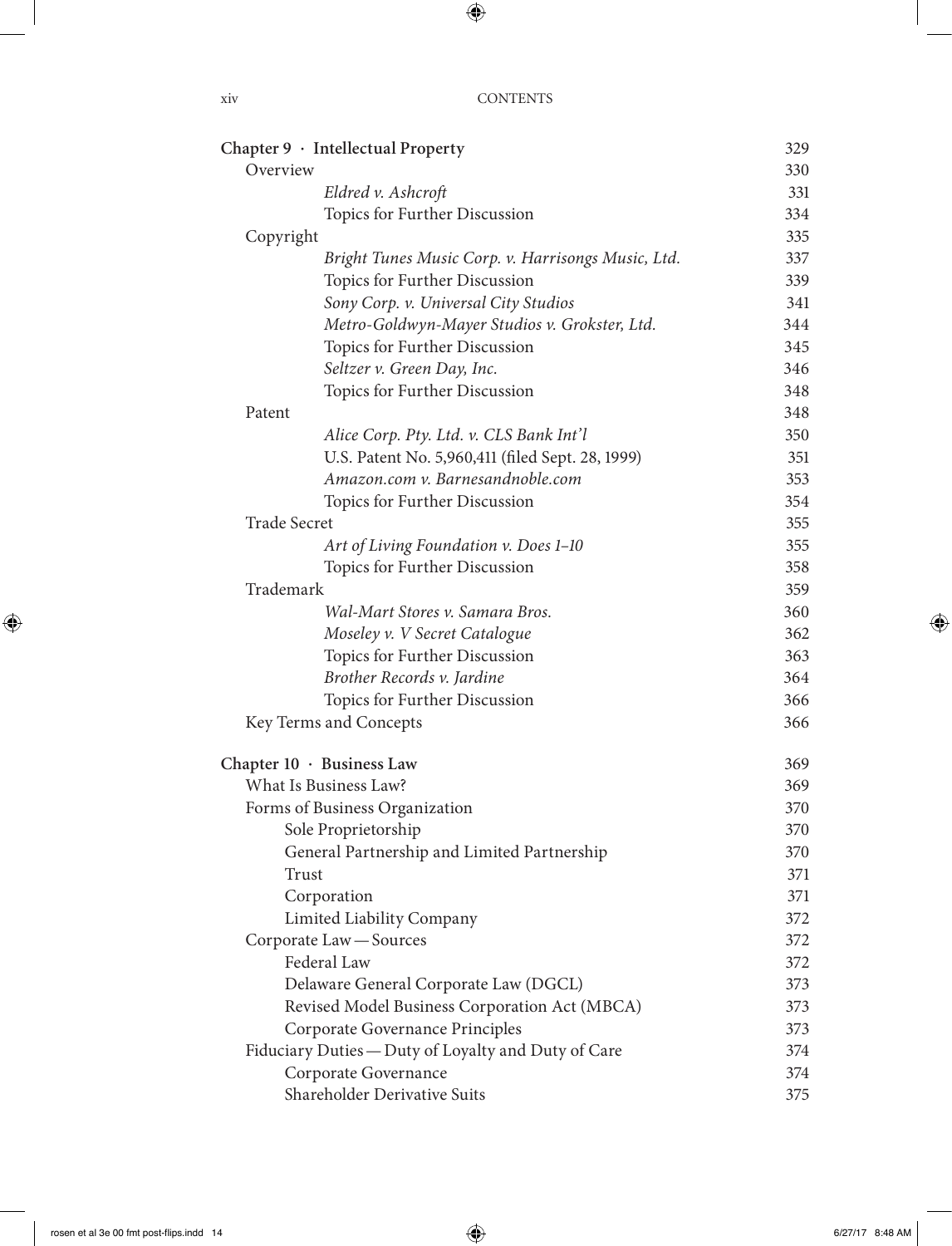| Shlensky v. Wrigley                                 | 376 |
|-----------------------------------------------------|-----|
| Topics for Further Discussion                       | 378 |
| Securities Regulation                               | 378 |
| Purpose and Sources of Law                          | 378 |
| What Is a Security?                                 | 380 |
| Basic Provisions of the Securities Act              | 380 |
| Basic Provisions of the Exchange Act                | 381 |
| Securities Class Action Lawsuits and Practice       | 381 |
| Halliburton Co. v. Erica P. John Fund, Inc.         | 382 |
| Topics for Further Discussion                       | 385 |
| The International Reach of U.S. Securities Laws     | 385 |
| Morrison v. National Australia Bank, Ltd.           | 386 |
| Topics for Further Discussion                       | 388 |
| <b>Antitrust Laws</b>                               | 389 |
| The Sherman Act and the Clayton Antitrust Act       | 389 |
| Exemptions from the Antitrust Laws                  | 390 |
| Interpretation of the Antitrust Laws                | 390 |
| What Is the Market?                                 | 392 |
| United States v. E.I. du Pont de Nemours & Co.      | 392 |
| Topics for Further Discussion                       | 393 |
| Conscious Parallelism                               | 393 |
| Mergers and Acquisitions                            | 393 |
| Other Antitrust Laws                                | 394 |
| The International Reach of U.S. Antitrust Laws      | 394 |
| F. Hoffman-La Roche Ltd. v. Empagran S.A.           | 395 |
| Topics for Further Discussion                       | 396 |
| Bankruptcy                                          | 397 |
| Historical Background                               | 397 |
| Bankruptcy Law - Source and Organization            | 398 |
| The Bankruptcy Setting                              | 399 |
| Chapter 7 Bankruptcies                              | 399 |
| Chapter 11 Bankruptcies                             | 400 |
| Recent Trends in Bankruptcy Law                     | 401 |
| The International Reach of U.S. Bankruptcy Law      | 401 |
| In re Petition of Board of Directors of Compañia de |     |
| Combustibles, S.A.                                  | 402 |
| Topics for Further Discussion                       | 405 |
| Key Terms and Concepts                              | 405 |
| Chapter $11 \cdot$ Marriage and the Family          | 407 |
| Marriage                                            | 408 |
| <b>Traditional Values</b>                           | 408 |
| Loving v. Virginia                                  | 410 |
| Topics for Further Discussion                       | 411 |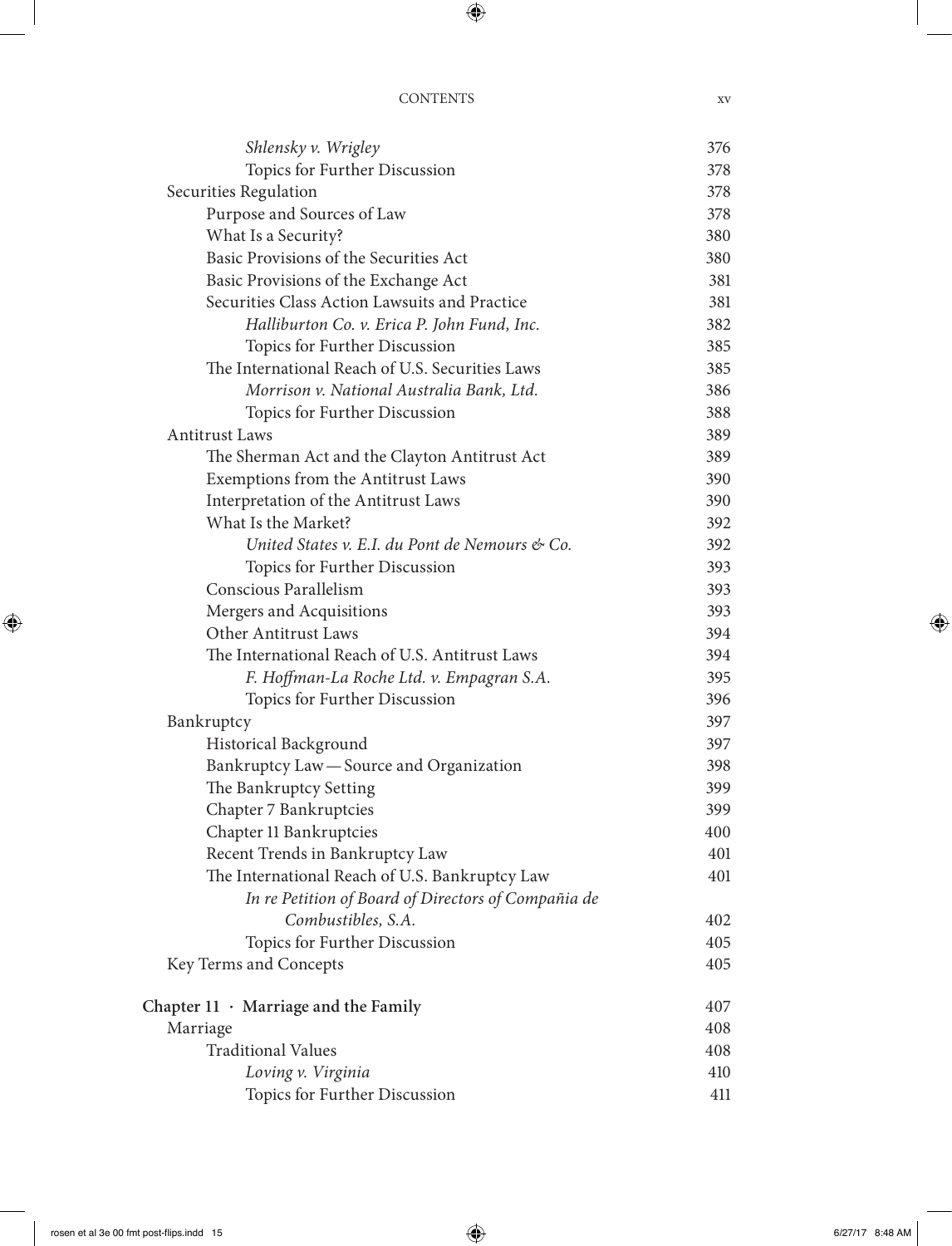| Common Law Marriage                                      | 412 |
|----------------------------------------------------------|-----|
| Estate of Scott Gregory Summers, Deceased                | 412 |
| Topics for Further Discussion                            | 414 |
| Same-Sex Marriage and Civil Union                        | 415 |
| In re Opinions of the Justices to the Senate             | 415 |
| Topics for Further Discussion                            | 417 |
| Obergefell v. Hodges                                     | 418 |
| Topics for Further Discussion                            | 421 |
| Divorce                                                  | 421 |
| Division of Property, Alimony, and Prenuptial Agreements | 422 |
| Wehrkamp v. Wehrkamp                                     | 422 |
| Topics for Further Discussion                            | 425 |
| Alimony                                                  | 425 |
| Prenuptial Agreements                                    | 426 |
| Marvin v. Marvin                                         | 427 |
| Topics for Further Discussion                            | 430 |
| Child Custody and Support                                | 430 |
| Painter v. Bannister                                     | 431 |
| Topics for Further Discussion                            | 434 |
| Visitation                                               | 436 |
| Nuzzaci v. Nuzzaci                                       | 437 |
| Adoption                                                 | 438 |
| Surrogate Mother Contracts                               | 439 |
| In the Matter of Baby M                                  | 440 |
| Topics for Further Discussion                            | 440 |
| Illegitimacy                                             | 442 |
| Reproductive Rights                                      | 442 |
| Whole Woman's Health v. Hellerman                        | 443 |
| Topics for Further Discussion                            | 446 |
| Key Terms and Concepts                                   | 447 |
| Chapter 12 · Administrative Law                          | 449 |
| Delegation                                               | 450 |
| A.L.A. Schechter Poultry v. United States                | 450 |
| National Cable Television Assoc. v. United States        | 453 |
| Whitman v. American Trucking Assn.                       | 453 |
| Topics for Further Discussion                            | 454 |
| INS v. Chadha                                            | 455 |
| Topics for Further Discussion                            | 457 |
| Rulemaking: Informal and Formal                          | 458 |
| Proposed Rules, Federal Communications Commission        | 459 |
| Topics for Further Discussion                            | 461 |
| United States v. Florida East Coast Ry.                  | 461 |
| National Rifle Ass'n v. Brady                            | 463 |
|                                                          |     |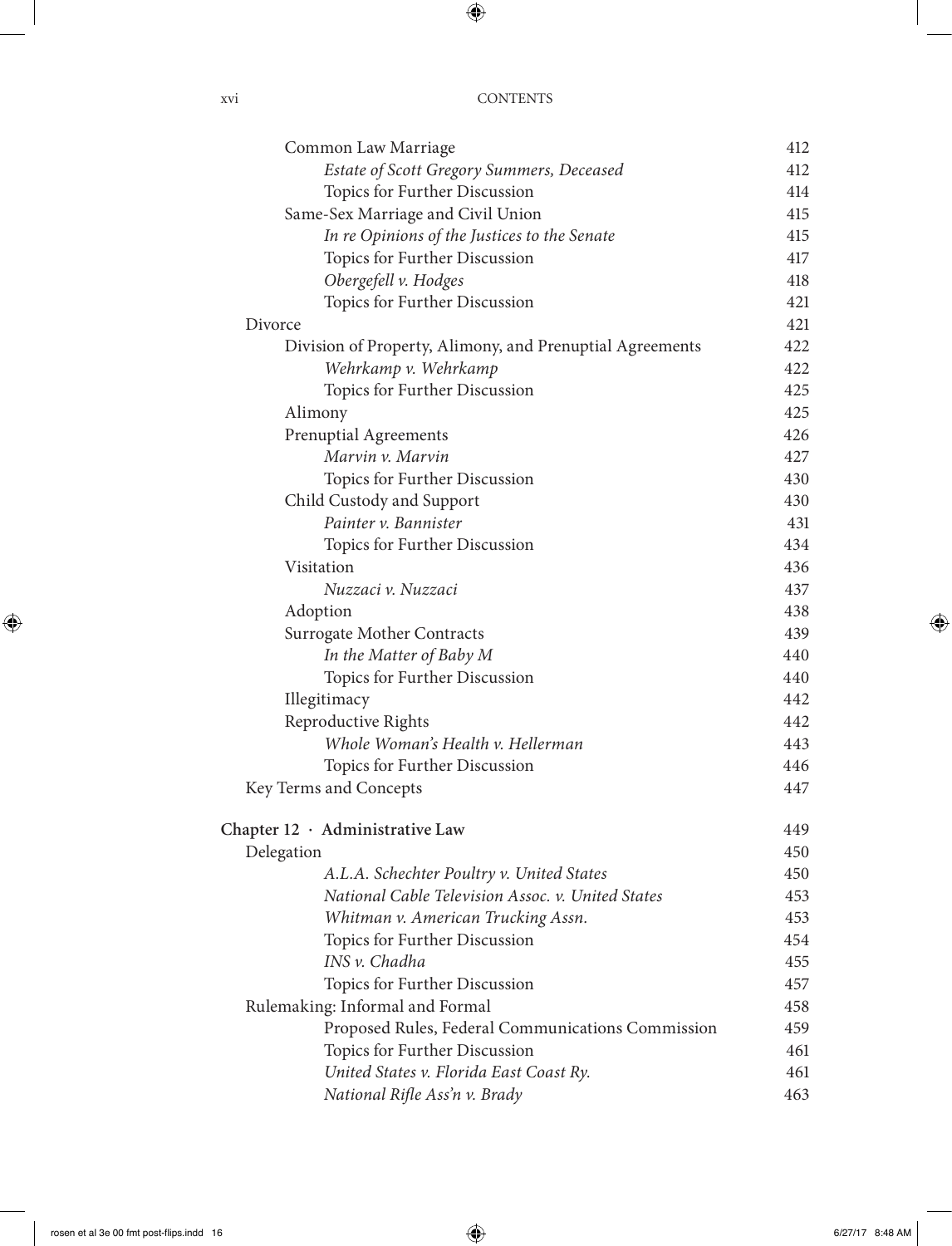| Topics for Further Discussion                                               | 464 |
|-----------------------------------------------------------------------------|-----|
| Vermont Yankee Nuclear Power v. Natural Res. Def. Council                   | 464 |
| Perez v. Mortgage Bankers Ass'n                                             | 466 |
| Topics for Further Discussion                                               | 468 |
| Adjudication                                                                | 468 |
| National Labor Relations Board, San Francisco Branch Office,                |     |
| Vae Nortrak North America, Inc. and United Steelworkers                     |     |
| of America, Local 3405                                                      | 469 |
| Topics for Further Discussion                                               | 472 |
| Judicial Review                                                             | 472 |
| Massachusetts v. E.P.A.                                                     | 473 |
| Darby v. Cisneros                                                           | 474 |
| Topics for Further Discussion                                               | 476 |
| Judicial Review of Agency Interpretations of Law                            | 477 |
| Barnhart v. Thomas                                                          | 477 |
| Topics for Further Discussion                                               | 480 |
| Freedom of Information                                                      | 480 |
| Nat'l Archives and Records Admin. v. Favish                                 | 481 |
| United States Dep't of Justice v. Landano                                   | 483 |
| Topics for Further Discussion                                               | 485 |
| Open Meetings                                                               | 486 |
| Key Terms and Concepts                                                      | 486 |
| Appendix $A \cdot$ The Declaration of Independence of the Thirteen Colonies | 489 |
| Appendix $B \cdot$ The Constitution of the United States                    | 493 |
| Appendix $C \cdot Map$ of Federal Circuits                                  | 511 |
| Index                                                                       | 513 |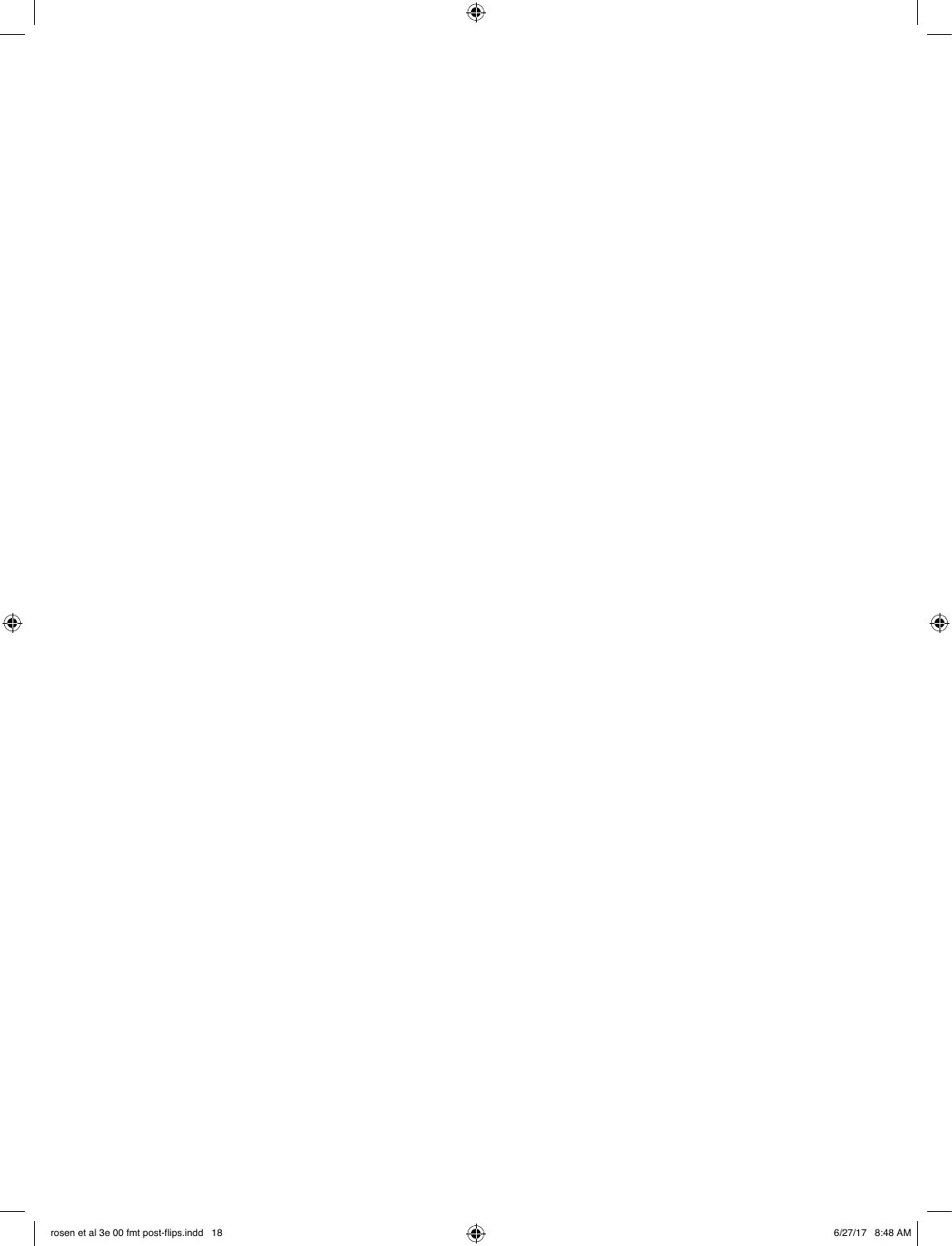# **Preface**

If necessity is the mother of invention, efficiency is the father of the textbook. Native speakers of American English, enrolled in a traditional three-year American law school, have scores of legal textbooks from which to choose. The authors' experience, however, is mainly with the "have-nots" of legal textbook readership: students of American law outside of the United States, including those for whom English is not a native language; American undergraduates taking courses in pre-law programs; paralegal professionals handling American law materials; and graduate students in majors other than American law. It is our experience that few English-language textbooks currently in print offer the mix of coverage, instruction, and vocabulary to appeal to this readership. We decided to create a textbook to serve these non-traditional American law textbook readers better than our existing set of photocopied materials.

This book is meant for readers who want to understand the contemporary American legal system at a more than superficial level, but who are not yet studying to become American lawyers. Our approach has been to present the fundamental rules, court cases, concepts, and trends of each key subject in American law in a narrative tailored to the reader without an American legal background. Each chapter covers a major area of law; summarizes the leading doctrines; analyzes recurring, current and developing trends; highlights areas of contemporary debate; offers streamlined versions of precedent-setting cases; raises questions for further discussion; and lists important vocabulary words. Since we have tried to make it possible to finish the entire textbook in one semester, we have necessarily shortened the treatment of some subjects and left out other subjects entirely. However, there is ample opportunity for debate and extended discussion as a result of the materials and cases on such controversial and timely topics as same-sex marriage, reproductive rights, intellectual property, privacy, the jury system, and the role of the courts in a democratic society. Of course the teacher is welcome to supplement the textbook and expand its treatment of any subject.

We have departed significantly from existing practice in editing cases and in the use of footnotes. We have deleted virtually all references to governing authority and cut out much supplementary material. In order to achieve our goals, we have at times heavily edited court cases without use of formal editing marks such as brackets and ellipses, and have frequently left out subsections and headnotes included in the opinion. Our experience has been that these marks are distracting to most students and incomprehensible to non-native readers of English. These editorial marks have a purpose: to make sure that when counsel quotes precedent to a court the precedent is quoted precisely, without misleading quotation out of context. However, brackets,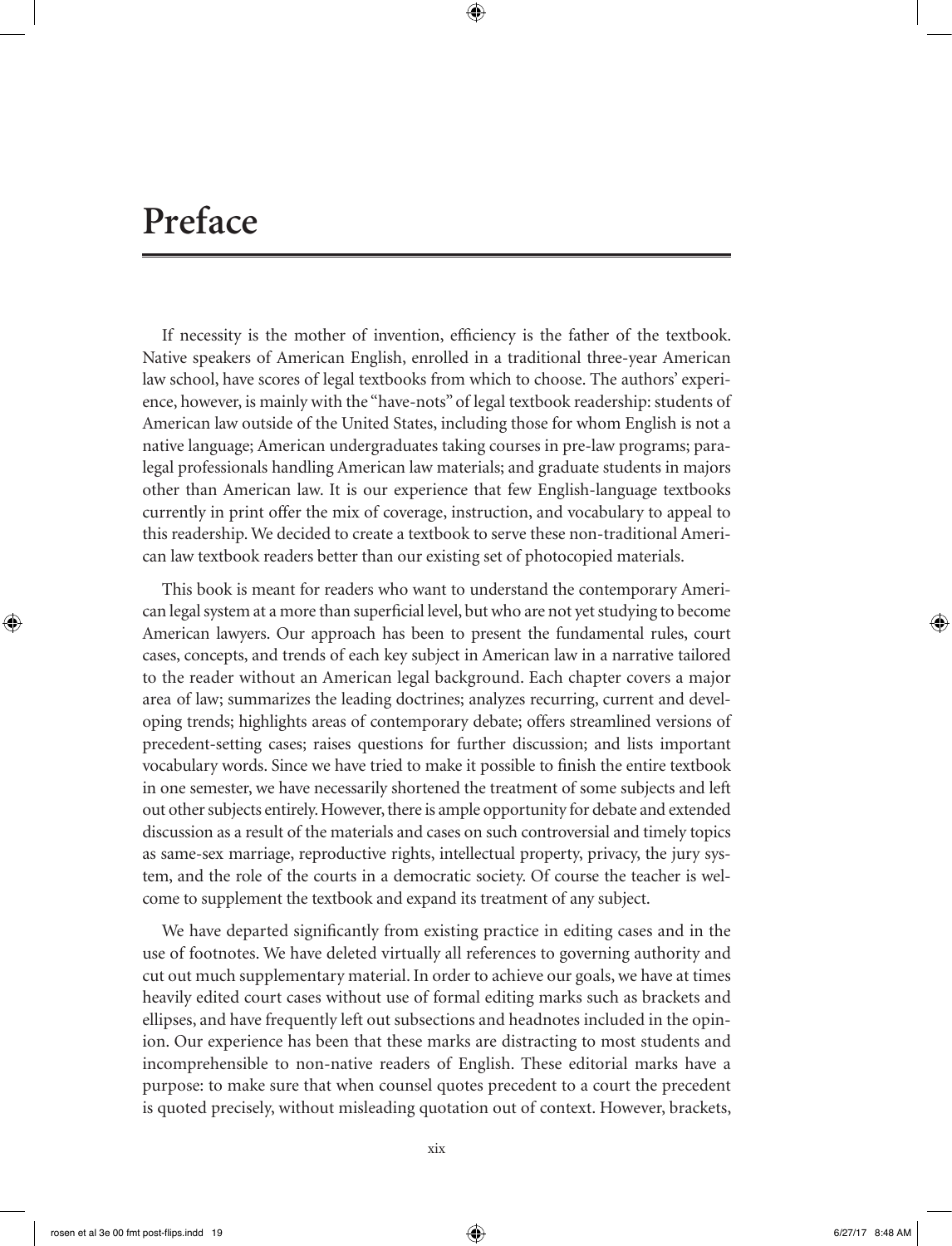ellipses and the like are not needed when a case is being introduced, in shortened form, to a student who can, if desired, usually view the entire text of the case opinion for free on the Internet. Our students have also found footnotes distracting, particularly since many of the journals cited are not yet easily available for reading outside of a well-stocked law library. So, we have cited cases, reference works, and quotations with enough attribution to allow a student to find the original source if desired, but without full *Bluebook* details.

Law is an instrument of society and an agent of change. American society in particular is in constant motion. The authors fully expect that some cases and doctrines of American law will change in importance in the years following publication of this textbook. However, we are confident that this textbook will give students the necessary background in process and substance to understand future changes in American law.

Tokyo, June 2010

Gerald Paul McAlinn Dan Rosen John P. Stern

# **Preface to the Third Edition**

The story of American Law is one of continuity and change. That also is the story of this book. Since the Second Edition, two of the original authors— Jerry McAlinn and John Stern— have passed away. Two other scholars have joined the team. Like the original group of three, the new members are Americans who are teaching law in Japan.

We have retained the names of our two departed colleagues as authors because many of their ideas and words remain within the covers of this book. Nevertheless, the Third Edition contains quite a lot of new material, reflecting developments over the past several years. The purpose of **An Introduction to American Law** has never been to be exhaustive or encyclopedic. Rather, the book has been designed to allow students to engage with important concepts, not necessarily the newest expression of those concepts. However, recent cases often explain the evolution of these ideas and— sometimes— change their trajectory. Thus, we have included excerpts from many of them in this update.

Tokyo, March 2017

Dan Rosen Bruce Aronson David Litt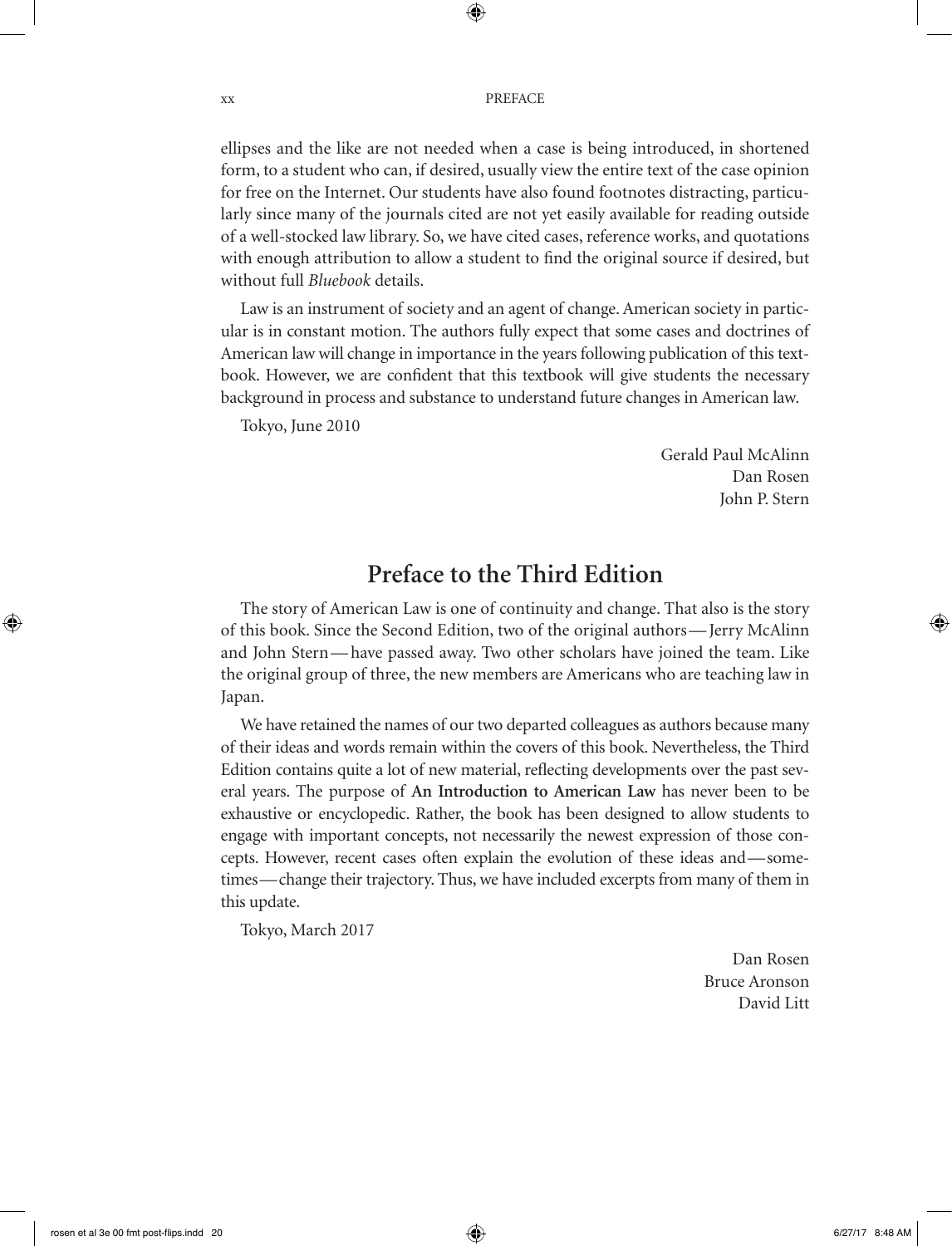Embarking on the study of American law without a preliminary understanding of the case law system is an impossible task. Cases are what set the common law apart from other legal traditions and systems, most notably the civil law. They are the grist for the mill of common law. This book will introduce many general principles of American law throughout the text, but the reader will develop the greatest sense and feel for the American legal process through reading the excerpted cases. Careful readers will also observe that central themes permeate the book, and that certain cases are cross-referenced in one or more chapters.

In the common law system, every case serves at least two separate and distinct functions: satisfying the requirements of justice and helping predict future results. The justice function is served when the case decides the matter disputed between the litigants and provides them with a statement of the reasons for the decision. People bring lawsuits because they want to assert a right or to affirm the legality of their point of view. This function could conceivably be served by a simple decision announcing the winner of the suit. However, this would leave the parties feeling uncertain as to why they won or lost and would ultimately undermine the integrity and stature of the courts as the principal forum for justice and the rule of law. To avoid such dissatisfaction, judges render reasoned (some more so than others) decisions explaining why one party has won and the other has lost. Losing parties are rarely satisfied with the results, but at least they can go away feeling they have had their proverbial day in court and their positions have been heard. Giving a fair and balanced statement of the facts, setting forth the applicable rules of law, and then the decision in a single written opinion enhances transparency, allows for focused appeals, and promotes the fundamental value of fairness.

Second, a well-reasoned opinion will also serve as a guidepost to resolving future disputes. Cases make law. A lawyer who reads the opinions in his or her area of expertise and jurisdiction develops a keen awareness of the rules, policies, and material facts that lead to certain results. When consulted by a client about a specific problem, the lawyer can use the existing case law to make an informed judgment about the strengths and weaknesses of the proposed case. This can then be translated into advice intended to prevent unnecessary litigation and to avoid lawsuits without merit.

The common law system is based on two core principles, namely, *stare decisis* (meaning, "let the decision stand") and respect for precedent. The principle of *stare decisis* holds that lower courts within the jurisdiction of a higher court are bound to follow the legal rulings of the higher court unless the facts of the case at hand are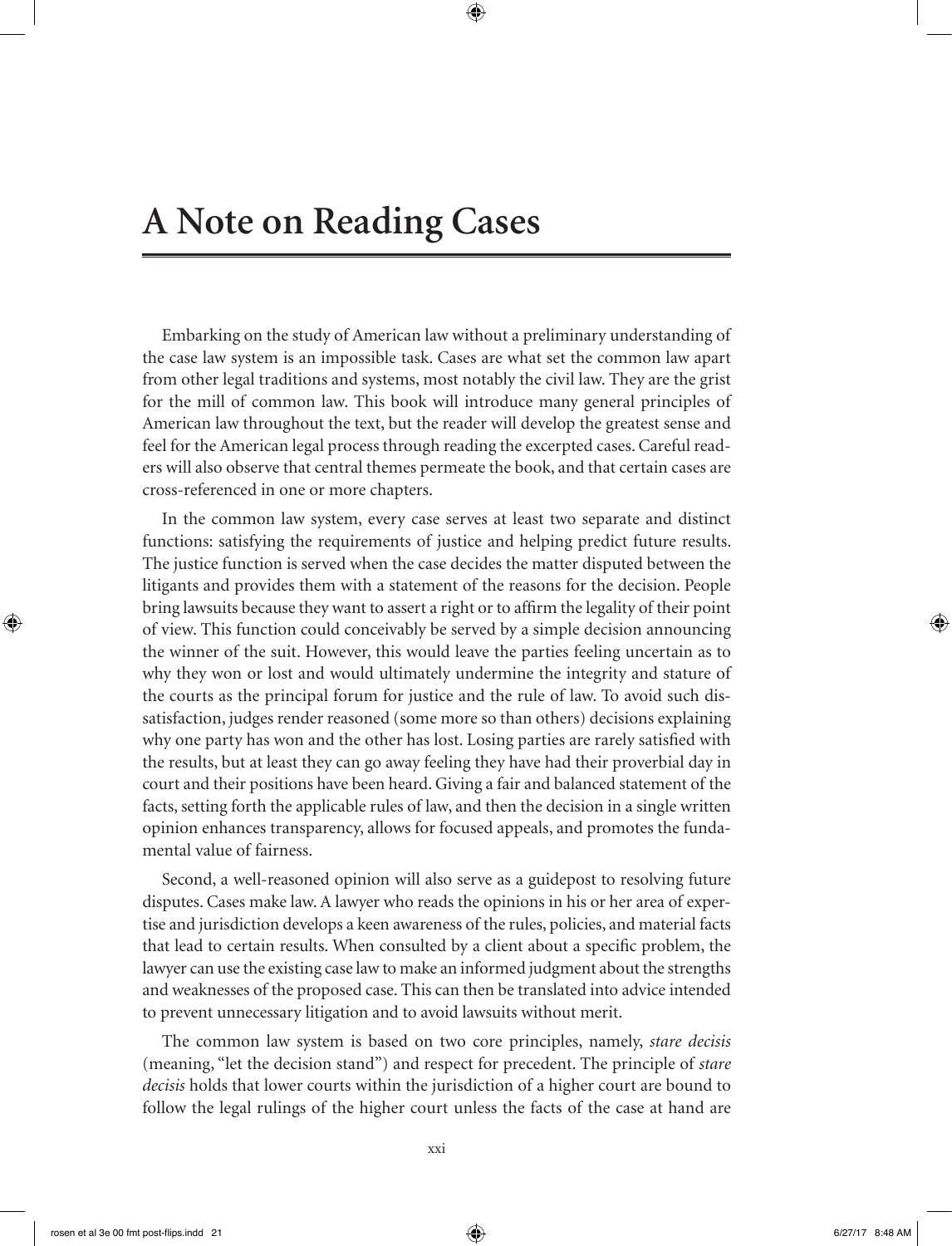distinguishable to a degree to justify divergence. A lower court can rest assured that its efforts to break free of binding precedent will be reviewed by the appellate courts and either accepted as a new rule or reversed in light of the existing rules. Learning to distinguish cases is an important skill for an American lawyer.

Respect for precedent means that even a court such as the Supreme Court will adhere to its own precedent unless it finds some strong reason to diverge. The idea is that people have come to conform their behavior to the prior decision, so changing it—even if change might be appropriate— would be disruptive. Respect for precedence does not directly apply to decisions from other court systems within the United States, such as a state court considering cases from a different state. In such situations, a court will make use of such precedent only to the extent that it is considered "persuasive."

The cases contained in this book have been selected out of hundreds and sometimes even thousands of possible choices for their representative nature. They are not presented because they are the last and final word on the principles of law for which they are being cited. What the authors hope to achieve is for the lay reader to be able to get the flavor of the American legal process. This means coming to understand how the facts relate to and merge with the general principles of applicable law to form new rules capable of addressing the contemporary issues of society.

The cases have been severely edited to make them more accessible to the non-law school reader. In some cases, for the sake of clarity, some references to multiple parties plural— have been changed to singular. We have deleted virtually all references to governing authority and deleted much extraneous material. Citations have been provided in the text for all of the cases for those readers who desire to read the full text of any of the opinions we have selected. Most of the federal materials can now be found on the Internet at a variety of free sites. A partial list of useful sites is as follows:

Findlaw: http://www.findlaw.com

Law Library of Congress: http://www.loc.gov/law

Legal Information Institute: http://www.law.cornell.edu/

Library of Congress: https://www.congress.gov

Oyez: https://www.oyez.org

U.S. Supreme Court: http://www.supremecourt.gov

Many state and local bar associations, as well as state and federal district and appellate courts maintain free online databases.

Finally, it is important to remember when reading the cases in this book that each represents a slice of real life. The disputes were between real people with real concerns, often such that they were willing to pursue their cases through multiple levels of trial and appeal. Extract the principles of law that are to be learned from reading the cases and develop a sense of judicial reasoning by all means, but do not neglect to consider the human conditions and foibles that led the parties to go to court in the first place. It is said that the common law is "living law" because of its ability to adapt to the changing conditions in society. We hope that the reader will share our excitement about the law as a result of reading through the cases we have selected.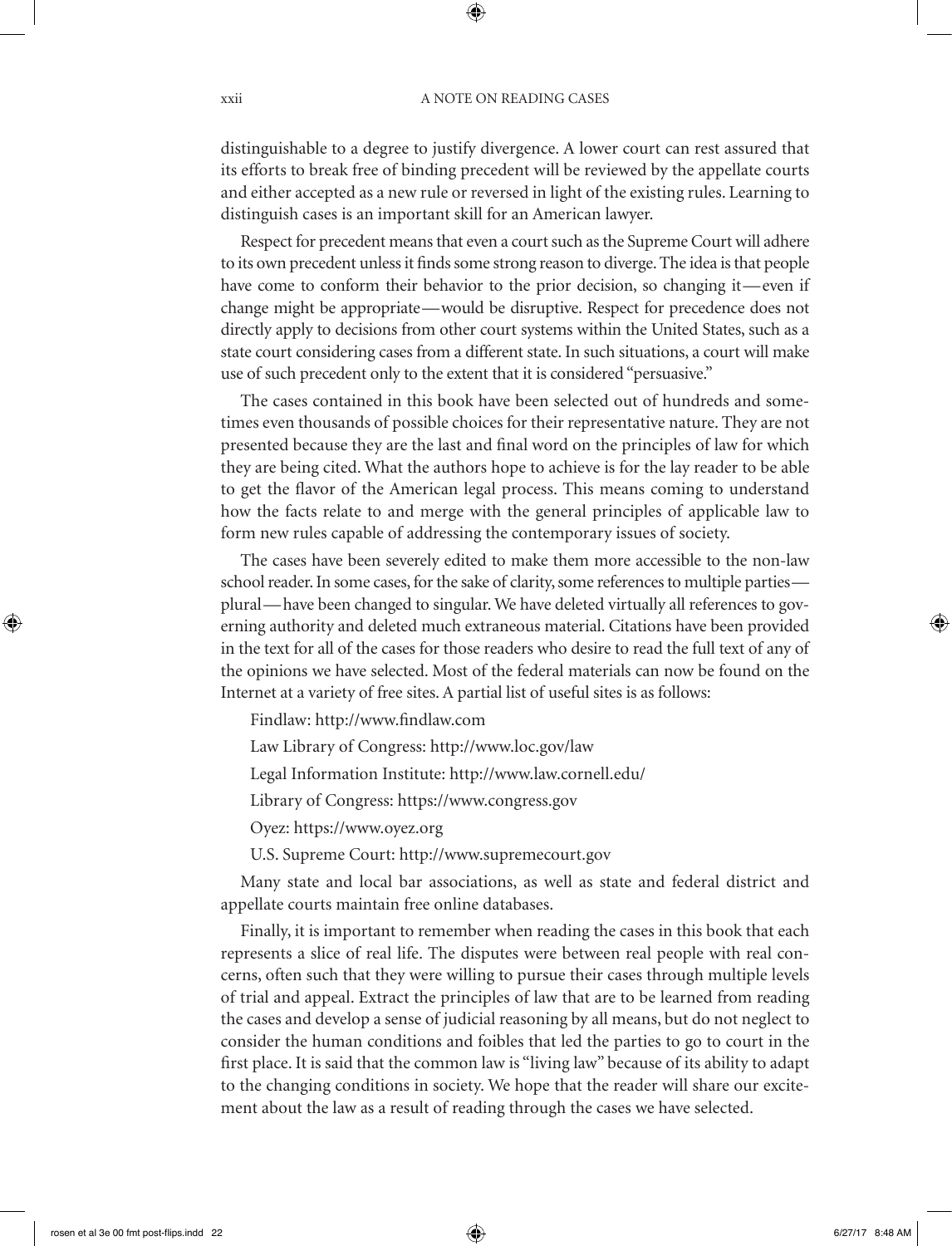# **Table of Cases**

Primary case names are in **bold font** followed by a comma and the page numbers separated by a hyphen where the excerpted case appears. Decisions are those of the Supreme Court of the United States unless otherwise noted.

#### **A**

A & M Records v. Napster, Inc. (9th Cir. 2001), 346 Abrams v. United States (1919), 83 Adoptions of B.L.V.B. and E.L.V.B. (Vt. 1993), 439 **A.L.A. Schechter Poultry v. United States** (1935), 450–53 **Alice Corp. Pty. Ltd. v. CLS Bank Int'l** (2014), 350–51 **Amazon.com v. Barnesandnoble.com** (Fed. Cir. 2001), 353–54 American Broadcasting Companies, Inc. v. Aereo, Inc. (2014), 346 Apodaca v. Oregon (1972), 165 **Art of Living Foundation v. Does 1–10** (U.S. Dist. Ct., N.D. Cal., 2012), 355–58 **Asahi Metal Industry Co. v. Superior Court** (1987), 100–102 Ashcroft v. American Civil Liberties Union (2004), 87–88 Ashcroft v. Iqbal (2009), 117, 119 Atkins v. Virginia (2002), 179 AT&T Mobility LLC v. Concepcion (2011), 135 **B**

Baehr v. Lewin (Haw. 1993), 415 Bain v. Metropolitan Mortgage Group, Inc. (Wash. 2012), 301

Barker v. Wingo (1972), 162 **Barnhart v. Thomas** (2003), 477–79 Basic Inc. v. Levinson (1988), 382 Batson v. Kentucky (1986), 165 Bell Atlantic Corp. v. Twombly (2007), 119 **Benejam v. Detroit Tigers, Inc.** (Mich. Ct. App. 2001), 273–74 Berghuis v. Thompkins (2010), 156–57 Biediger v. Quinnipiac University (2d Cir. 2012), 63 Bilski v. Kappos (2010), 349 Blakely v. Washington (2004), 186 BMW v. Gore (1996), 279 Bolling v. Sharpe (1954), 67 Bowers v. Hardwick (1986), 44, 141 Boyde v. California (1990), 146 Brady v. Maryland (1963), 161 Brandenburg v. Ohio (1969), 84 **Bright Tunes Music Corp. v. Harrisongs Music, Ltd.** (S.D.N.Y. 1976), 337–39 **Brother Records v. Jardine** (9th Cir. 2003), 364–66 **Brown v. Entertainment Merchants Association** (2011), 85–87 Burch v. Louisiana (1979), 165 Burke v. Rivo (Mass. 1990), 279 Burwell v. Hobby Lobby Stores, Inc. (2014), 76 **Bush v. Gore** (2000), 32–34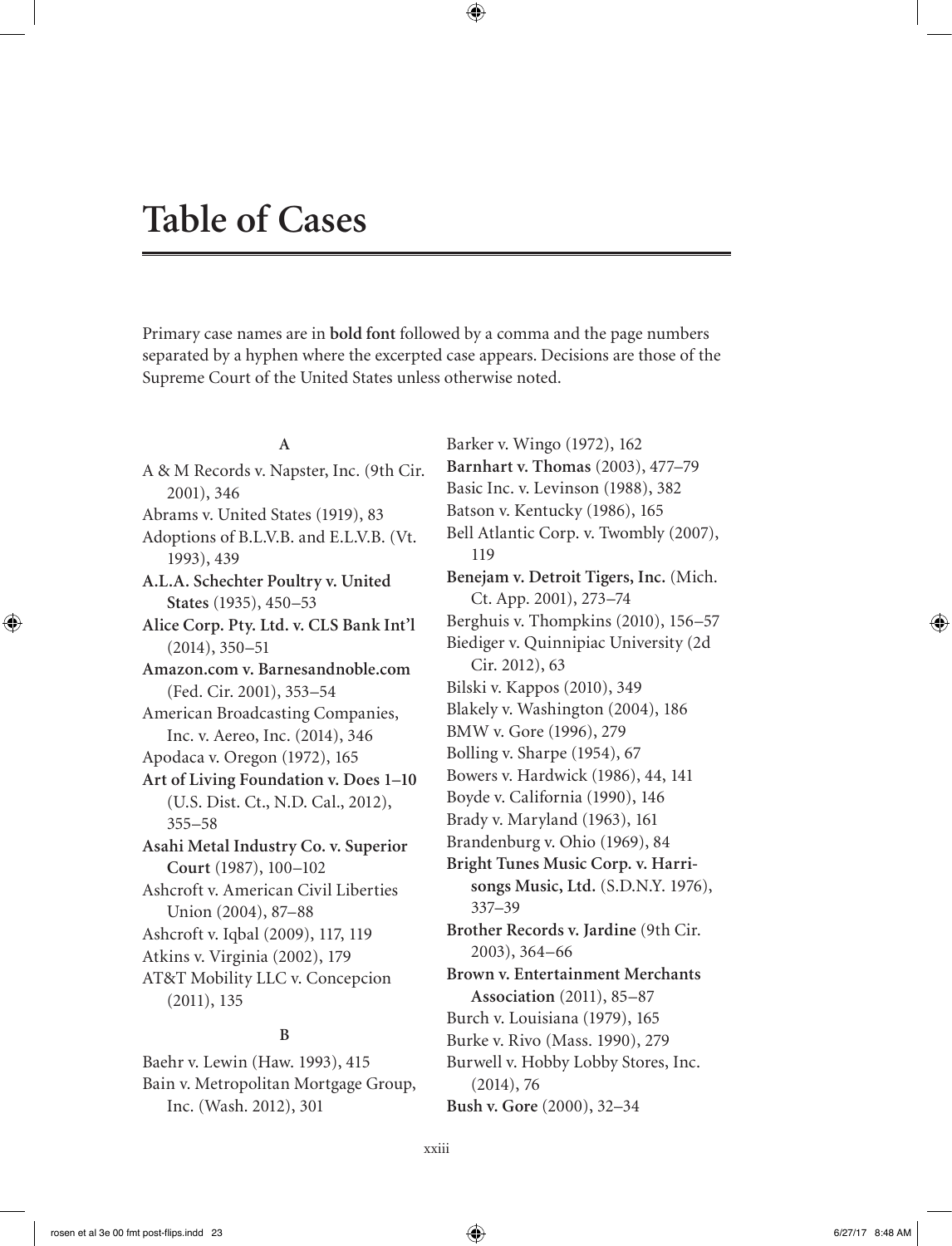#### **C**

Cage v. Louisiana (1990), 146 **Caperton v. A.T. Massey Coal Co.** (2009), 224–26 Cardwell v. Bechtol (Tenn. 1987), 266 Carter v. Carter Coal Co. (1936), 13 Chafin v. Chafin (2013), 436 Chaplinsky v. New Hampshire (1942), 85 **Cheney v. U.S. Dist. Court for Dist. of Columbia** (2004), 221–24 Cheney v. U.S. District Court (2004), 28, 486 **Chodos v. West Publishing Co.** (9th Cir. 2002), 249–52, 255–56 Christian Legal Soc. v. Martinez (2010), 72 Church of Lukumi Babalu Aye v. City of Hialeah (1993), 75, 82, 320 **Cipriano v. Glen Cove Lodge** (N.Y. 2003), 302–7 Citizens United v. Federal Election Comm'n (2010), 94 City of Boerne v. Flores (1997), 75, 76 City of Chicago v. Morales (1999), 144 City of Cleburne, Tex. v. Cleburne Living Center (1985), 320 City of Oakland v. Oakland Raiders (Cal. Ct. App. 1985), 319 **Coker v. Georgia** (1977), 175–78 Conley v. Gibson (1957), 118–19 County of Riverside v. McLaughlin (1991), 158 Crawford v. Washington (2004), 161 Creative Leather Prods. v. PSKS, Inc. (2007), 391 **Cyr v. Adamar Assocs.** (Me. 2000), 276–77

### Detter v. Schreiber (2000), 212 District of Columbia v. Heller (2008), 94–95 **Doe ex rel. Doe v. Perry Community School Dist.** (Iowa 2002), 205–8 Dow Jones & Company Inc. v. Gutnick (2002), 108 Draper v. United States (1959), 157–58 Duncan v. Louisiana (1968), 163

Dennis v. United States (1950), 83

#### **E**

Eisenstadt v. Baird (1972), 442 **Eldred v. Ashcroft** (2003), 331–34 **Employment Div., Oregon Dep't of Human Resources v. Smith** (1990), 73–75 Encino Motorcars, LLC v. Navarro (2016), 468 Erie R. Co. v. Tompkins (1938), 111 **Escola v. Coca Cola Bottling Co. of Fresno** (Cal. 1944), 287–90 **Estate of Scott Gregory Summers, Deceased** (Tex. App.–Houston 2015), 412–14 Estelle v. McGuire (1991), 146 **Ewing v. California** (2003), 180–85 Exxon Shipping v. Baker (2008), 281–82

#### **F**

**F. Hoffman-La Roche Ltd. v. Empagran S.A.** (2004), 395–96 FCC v. Fox Television Stations, Inc. (2012), 477 FDA v. Brown & Williamson Tobacco Corp. (2000), 480 First English Evangelical Lutheran Church v. County of Los Angeles (1987), 321 **Fisher v. University of Texas at Austin** (2016), 58–59 **Florida Bar v. Went For It, Inc.** (1995), 191–94

#### **D**

Daimler AG v. Bauman (2014), 103 Daniel v. Days Inn of America, Inc. (S.C. Ct. App. 1987), 277 **Darby v. Cisneros** (1993), 474–76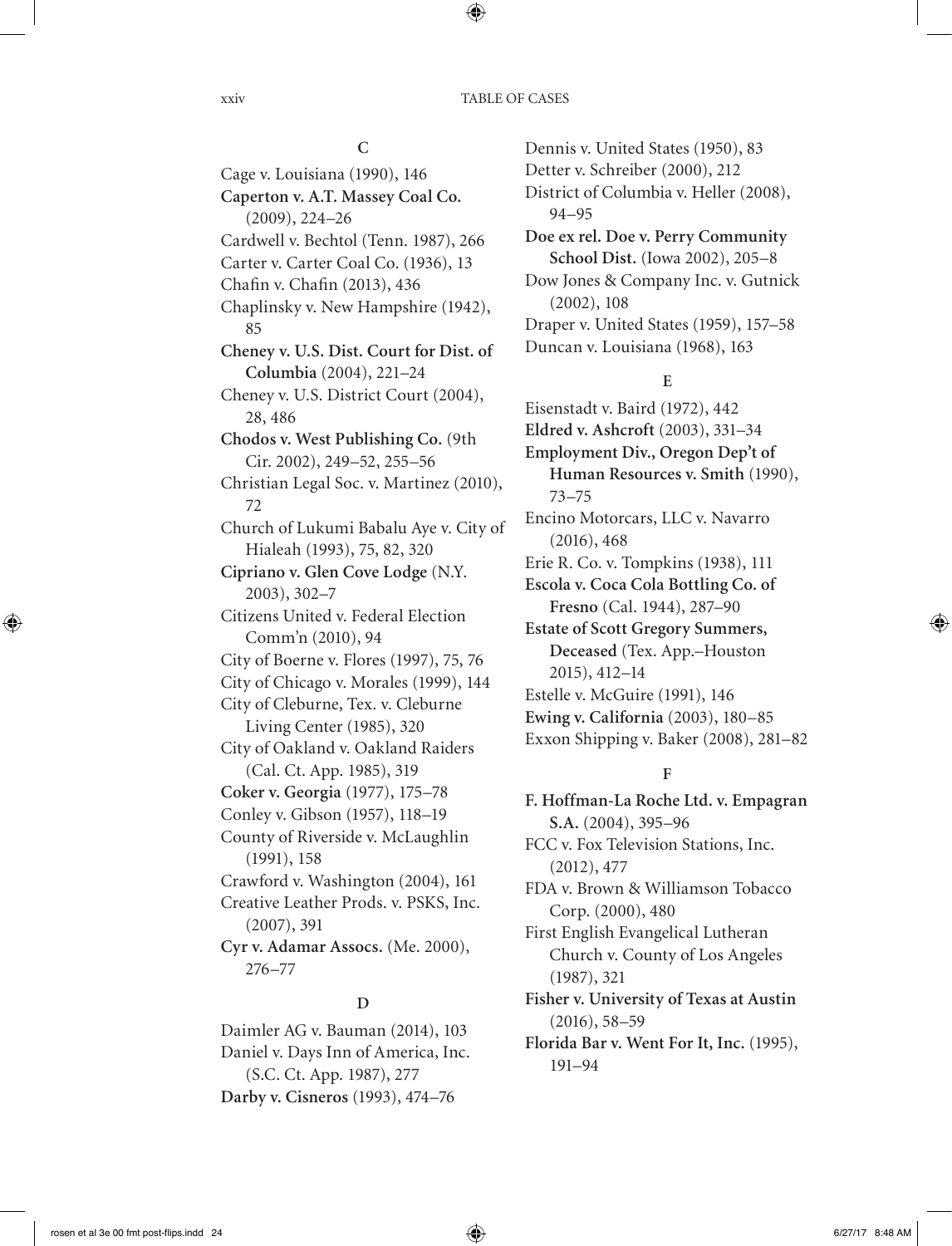**Ford Motor Co. v. Stubblefield** (Ga. Ct. App. 1984), 280–81 Foster v. Chatman (2016), 165 **Frigaliment Importing Co. v. B.N.S. Int'l Sales Corp.** (S.D.N.Y. 1960), 242–43 Furman v. Georgia (1972), 174

#### **G**

Gant v. Gant (W.Va. 1985), 426–27 **Geier v. American Honda Motor Co., Inc.** (2000), 14–16 Georgia v. Randolph (2006), 154 Gibbons v. Ogden (9 Wheat.) (1824), 12 Gideon v. Wainwright (1963), 160 Gilmer v. Interstate/Johnson Lane Corp. (1991), 135 Gitlow v. New York (1925), 83 Gonzales v. O Centro Espirita Beneficente Uniao do Vegetal (2006), 75–76 Goodridge v. Dep't of Pub. Health (Mass. 2003), 415 Goodyear Dunlop Tires v. Brown (2011), 103 Gratz v. Bollinger (2003), 57–58 **Greenman v. Yuba Power Products, Inc.** (Cal. 1963), 290–91 Gregg v. Georgia (1976), 173–74 Griswold v. Connecticut (1965), 43, 442 **Grutter v. Bollinger** (2003), 55–57

#### **H**

**Halliburton Co. v. Erica P. John Fund, Inc.** (2014), 382–85 Hamdan v. Rumsfield (2006), 27 **Hamdi v. Rumsfeld** (2004), 24–27 **Hamer v. Sidway** (N.Y. 1891), 244–45 Harmelin v. Michigan (1991), 186 Harris v. Nelson (1969), 172 Hawkins v. McGee (N.H. 1929), 252–53 Hertz Corp. v. Friend (2010), 116 **Hirabayashi v. United States** (1943), 21–24

Holder v. Humanitarian Law Project (2010), 144 Holt v. Hobbs (2015), 76 Hulbert v. Hines (Iowa 1970), 434–35

#### **I**

Illinois v. Caballes (2005), 153–54 **In re Disciplinary Proceedings Against O'Neil** (Wis. 2003), 200–204 **In re Discipline of Eicher** (S.D. 2003), 214–18 In re Intel Corp. Microprocessor Antitrust Litig. (D. Del. 2008), 121 **In re Kinsey** (Fla. 2003), 219–20 In re Marriage Cases (Cal. 2008), 417 **In re Opinions of the Justices to the Senate** (Mass. 2004), 415–17 **In re Petition of Board of Directors of Compañia de Combustibles, S.A.** (Bankr. S.D.N.Y. 2001), 402–4 **In re School Asbestos Litigation v. Lake Asbestos of Quebec, Ltd.** (3rd Cir. 1986), 284–86 **In the Matter of Baby M** (N.J. 1988), 440 **In the Matter of Garnett** (Ga. 2004), 198–99 **INS v. Chadha** (1983), 455–57 International Shoe Co. v. Washington (1945), 100 Iowa v. Tovar (2004), 160–61

### **J**

J. McIntyre Machinery, Ltd. v. Nicastro (2011), 103 Jacobson v. United States (1992), 168 James Baird Co. v. Gimbel Bros., Inc. (2d Cir. 1933), 229 Johnson v. Calvert (Cal. 1993), 441

#### **K**

**Kansas v. Crane** (2002), 170–71 **Kelo v. City of New London, Conn.** (2005), 314–18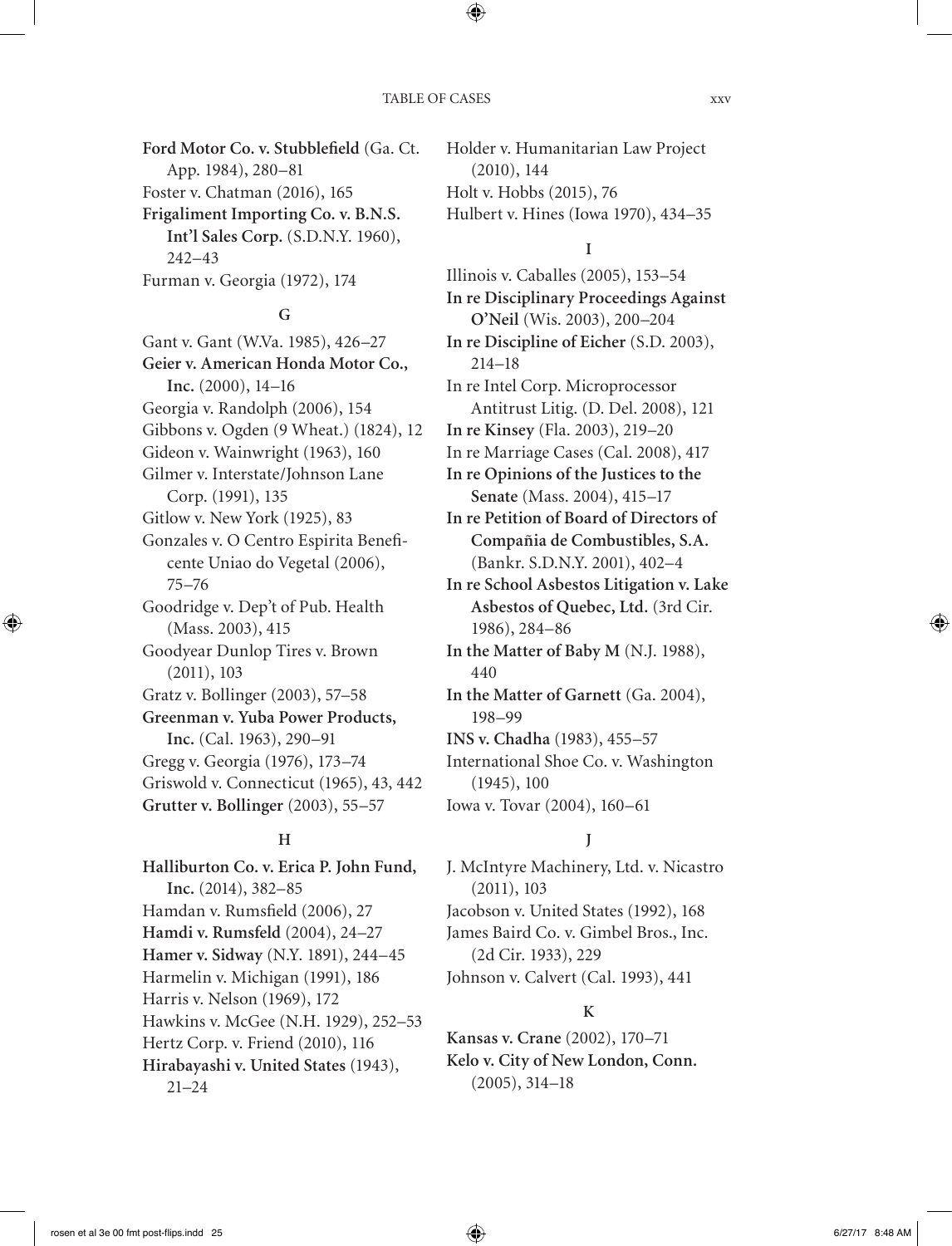Keystone Bituminous Coal v. DeBenedictis (1987), 321 **Kumho Tire Co., Ltd. v. Carmichael** (1999), 130–31 Kyllo v. United States (2001), 153

#### **L**

**Lawrence v. Texas** (2003), 44–48, 141 **Lawyer Disciplinary Bd. v. Turgeon** (W. Va. 2000), 195–97 **Lefkowitz v. Great Minneapolis Surplus Store** (Minn. 1957), 237–38 Lemon v. Kurtzman (1971), 68 Lingle v. Chevron USA Inc. (2005), 326 **Locke v. Davey** (2004), 80–82 Lockyer v. City and County of San Francisco (Cal. 2004), 417 Lofton v. Secretary of Dept. of Children and Family Services (11th Cir. 2004), 439 **Loving v. Virginia** (1967), 48, 410–11 Lucas v. South Carolina Coastal Council (1992), 322 **Lucy v. Zehmer** (1954), 232–34 **Lugenbuhl v. Dowling** (La. 1997), 262–65 Lujan v. Def. of Wildlife (1992), 473

#### **M**

Mahoney v. Mahoney (N.J. 1982), 425 Mapp v. Ohio (1961), 147–48 **Marvin v. Marvin** (Cal. 1976), 427–30 **Massachusetts v. E.P.A.** (2007), 473–74 **McCormick v. School Dist. of Mamaroneck** (2d Cir. 2004), 60–62 **McCreary County v. American Civil Liberties Union of Kentucky** (2005), 69–70 McDonald v. Chicago (2010), 95 McDonnell v. United States (2016), 145 **Metro-Goldwyn-Mayer Studios v. Grokster, Ltd.** (2005), 344–45 Metromedia v. City of San Diego (1981),

320

Michael H. v. Gerald D. (1989), 442 Michigan v. E.P.A. (2015), 480 Miranda v. Arizona (1966), 155–56 Mississippi University for Women v. Hogan (1982), 53 Missouri v. Siebert (2004), 156 Mistretta v. United States (1989), 457 **Morrison v. National Australia Bank, Ltd.** (2010), 386–88 **Moseley v. V Secret Catalogue** (2003), 362–63 Mugler v. Kansas (1887), 321 **Mutual Pharmaceutical Co, Inc. v. Bartlett** (2013), 14

#### **N**

**National Archives and Records Admin. v. Favish** (2004), 481–83 **National Cable Television Assoc. v. United States** (1974), 453 National Federation of Independent Business v. Sebelius (2012), 12 National Organization of Women v. Scheidler (1994), 143 **National Rifle Ass'n v. Brady** (4th Cir. 1990), 463–64 New York Times Co. v. Tasini (2001), 340 New York Times Co. v. United States (1971), 84 Newdow v. United States Congress (9th Cir. 2003), 80 Nixon v. Administrator of General Services Administration (1977), 27–28 **NLRB San Francisco Vae Nortrack North America, Inc. and United Steelworkers of America, Local 3405** (2004 NLRB Lexis 475), 469–72 Norway Plains Co. v. Boston & Maine Railroad (1854), 3

**Nuzzaci v. Nuzzaci** (1995), 437–38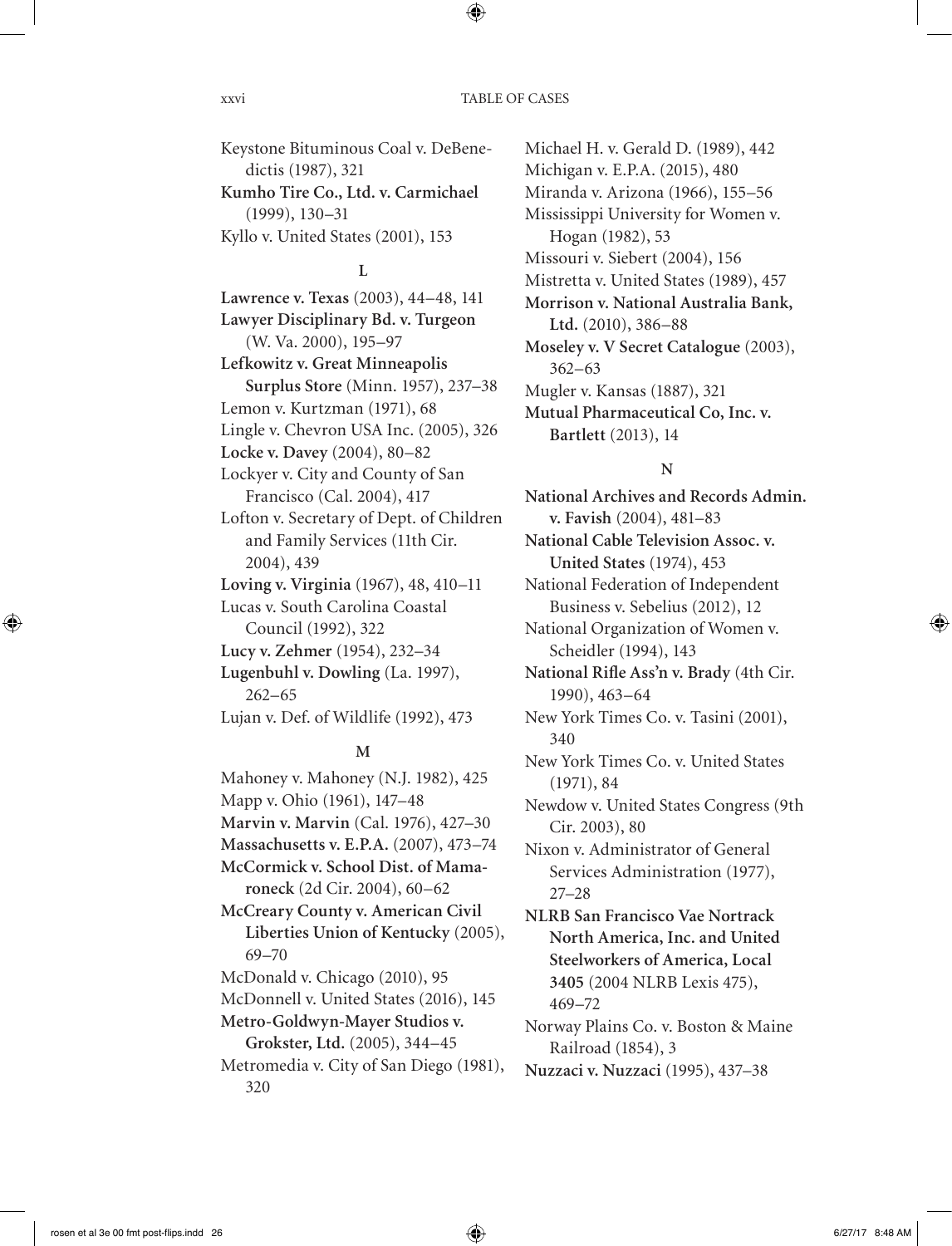#### **O**

OBB Personverkehr v. Sachs (2015), 113 **Obergefell v. Hodges** (2015), 48–51, 418–21 O'Brien v. O'Brien (1985), 425 Orr v. Orr (1979), 425

#### **P**

**Painter v. Bannister** (Iowa 1966), 431–34 Paralyzed Veterans of Am. v. D.C. Arena L.P. (D.C. Cir. 1997), 468 **Pebble Beach Co. v. Caddy** (9th Cir. 2006), 104–6 Penn Central Transp. v. New York City (1978), 321 Pennsylvania Coal v. Mahon (1922), 321 **Perez v. Mortgage Bankers Ass'n** (2015), 466–68 PGA Tour, Inc. v. Martin (2001), 63 Pierz v. Gorski (Wis. Ct. App. 1979), 309 **PMC, Inc. v. Saban Entertainment, Inc.** (1996), 266–69 Printz v. United States (1997), 19

#### **Q**

Quanta Computer v. LG Electronics (2008), 355

#### **R**

**Reno v. Condon** (2000), 10–12 Republican Party of Minnesota v. White (2002), 221, 227 **Revell v. Lidov** (5th Cir. 2002), 106–7 Reynolds v. United States (1878), 408–9, 411 **Ricci v. DeStefano** (2009), 63–66 Riley v. California (2014), 152–53 Roe v. Wade (1973), 43, 442–43 Roper v. Simmons (2005), 179 Rosenblatt v. Baer (1966), 42 **Ross v. Bernhard** (1970), 127–28

Rowe Entertainment Inc. v. William Morris Agency (S.D.N.Y. 2002), 121

#### **S**

**Santa Fe Indep. School Dist. v. Doe** (2000), 76–80 Schenck v. United States (1919), 83–84 Schooner Exchange v. Mc'Faddon (1812), 113 Scott v. Sandford (1856), 40 **Seltzer v. Green Day, Inc.** (9th Cir. 2013), 346–48 Shady Grove Orthopedic Associates, PA v. Allstate Ins. Co. (2010), 111 **Shlensky v. Wrigley** (1968), 376–78 **Simpson Performance Products, Inc. v. Robert W. Horn, P.C.** (Wyo. 2004), 208–12 Skilling v. United States (2010), 145 **Snyder v. Phelps** (2011), 91–94 **Sony Corp. v. Universal City Studios** (1984), 341–44 **SRI Int'l v. Matsushita Electric Corp. of America** (Fed. Cir. 1985), 125–26 State Farm Mut. Auto. Ins. Co. v. Campbell (2003), 281 Stenberg v. Carhart (2000), 447 Strauss v. Horton (Cal. 2009), 418 Sutton v. United Airlines (1999), 63 Swift v. United States (1905), 12–13

#### **T**

**Tahoe-Sierra Pres. Council v. Tahoe Reg'l Planning Agency** (2002), 322–26 Thermatool Corp. v. Dep't of Revenue Services (Conn. Super. Ct. 1994), 389 Tinker v. Des Moines Independent Community School District (1969), 91 Townsend v. Sain (1963), 160 Troxel v. Granville (2000), 435